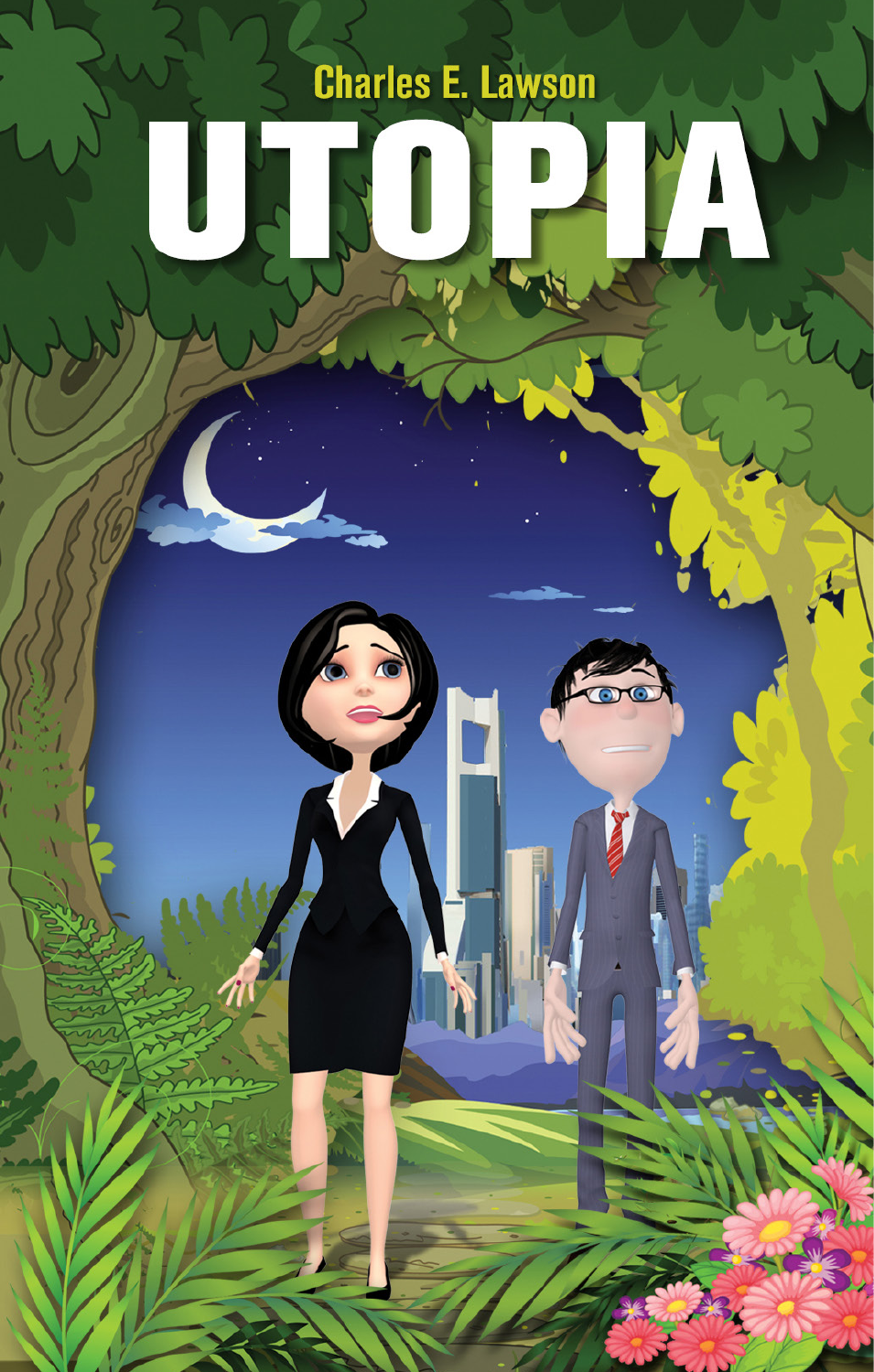# You can watch the video subtitled in Portuguese(br) @ www.youtube.com/jotaavila7<br>https://www.youtube.com/watch?v=moScUjT11rU

Copyright © 2015 Charles Lawson All rights reserved Printed in the USA

Unless otherwise noted, all texts are from the New King James version.

> Published by Amazing Facts Ministries PO Box 449 Creston, B.C. V0B 1G0

Cover design by Charles Lawson Text design by Charles Lawson ❖ Blue Orion Media

ISBN 978-1-943091-62-1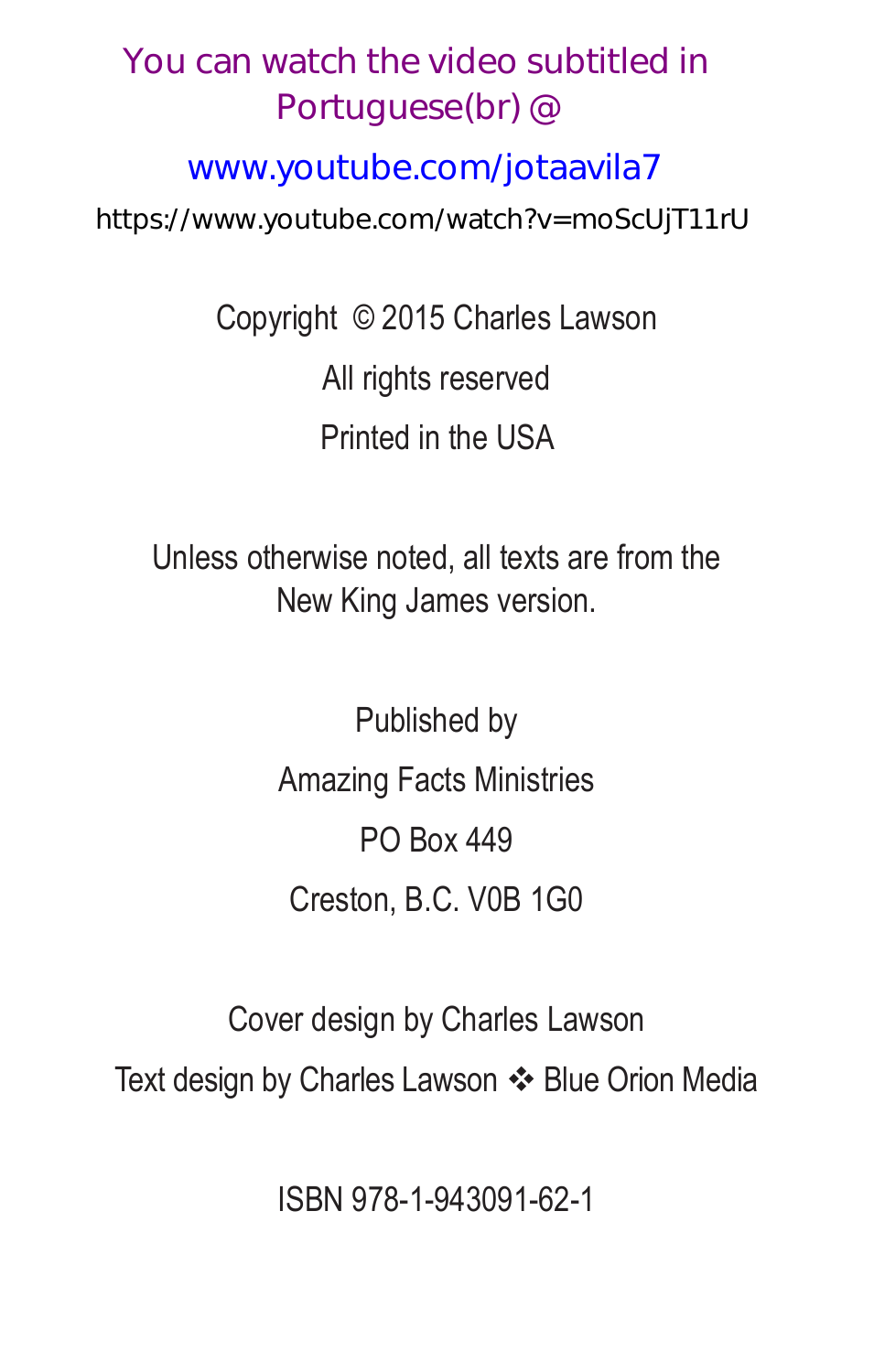# CHARLES E. LAWSON

Utopia. Just hearing the word stirs the imagination.<br>Its general definition is a continually harmonious society, a "a community or society possessing highly desirable or near perfect qualities."1 Many people have dreamed of a utopian society—a new world, where all is love, peace and happiness, where the vestiges of our failed society meld into a new, ideal reality. High-ranking officials from powerful nations are currently working to bring about a new world order, wherein nation states would no longer act primarily for their own benefit, and wherein, they claim, a redistribution of national and individual wealth would bring relief to world's stagger-

<sup>1.</sup> http://en.wikipedia.org/wiki/Utopia, accessed March 23, 2105.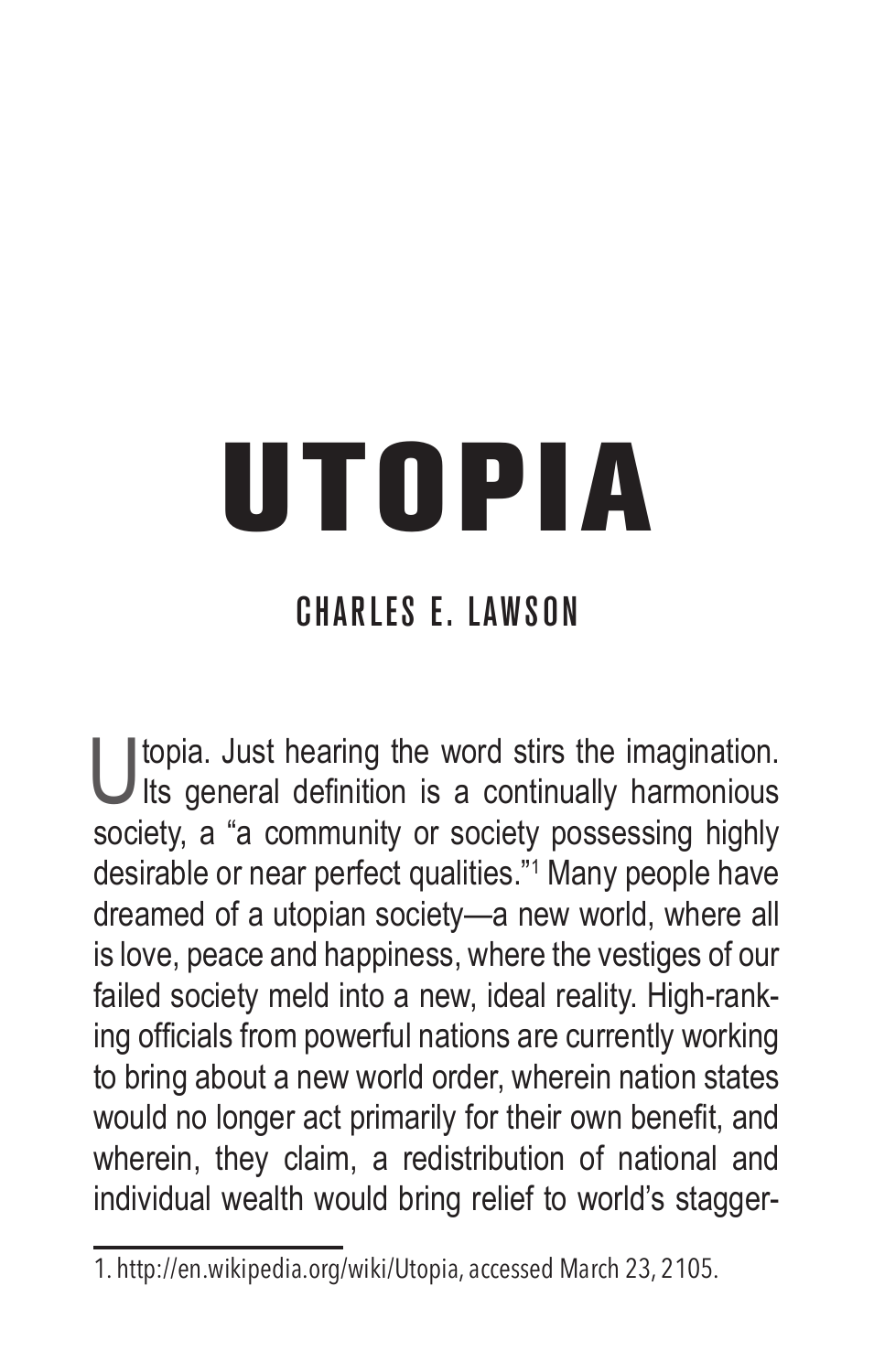ing financial and humanitarian problems. And one of the most influential of modern popes is pushing for a global religious-political power base, with one man, a pope, reigning as the spiritual leader of the world. This ambitious global religious-political-financial symbiosis, we are assured, will result in global greater good—an earthly utopia, of sorts. Simply put, we want to believe that the world—or at least a part of it—*can* get better.

Proponents of evolution teach that humanity is indeed improving—progressing—through natural selection of more desirable traits. Not everyone shares that opinion, though. *People for the Advancement of Human Spiritual and Technological Evolution* posted the following pessimistic comment on their Facebook page:

"Each human being is an individual processor, running at a different frequency. Some barely conscious, some so aware of what's going on, it's unbearable."2

For many the unvarnished reality of life on earth *is*  empty and dissatisfying at best, or overwhelming and almost unbearable, at worst. Perhaps that's why we keep ourselves distracted with entertainment, sports, music, drugs and work. Then we don't have to think about the dark side of life that exists in our world. Pop

<sup>2.</sup> https://www.facebook.com/pages/People-for-the-Advancement-of-Human-Spiritual-and-Technological-Evolution/264072523611734, accessed March 23, 2015.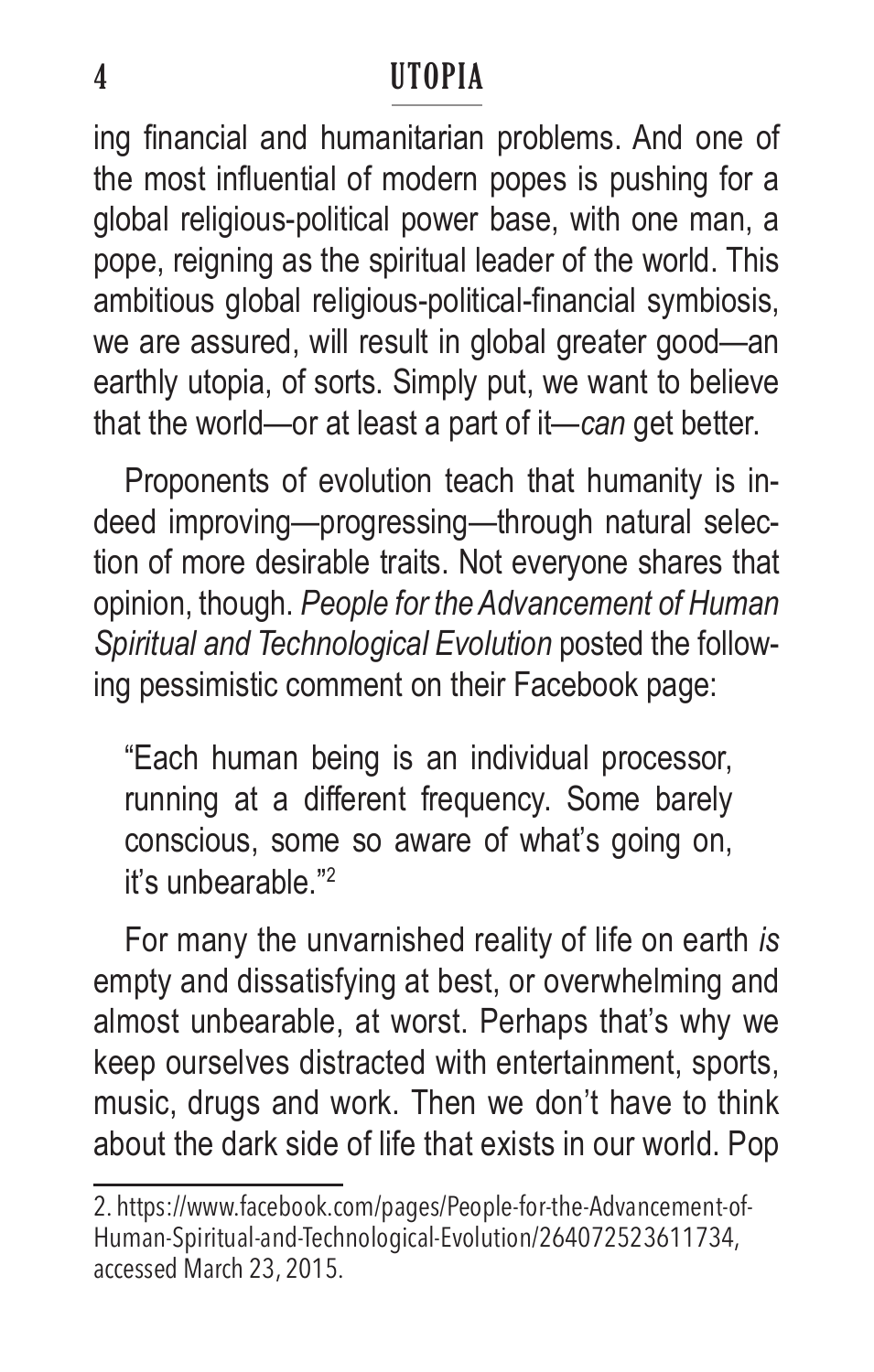culture uses the word *nirvana* as a state of existence desirable to achieve. Even here, we see the tragic nature of our world. Curt Cobain, the leader of a rock music group called Nirvana, committed suicide. The details of his life reveal that he was deeply troubled by the grief and heartache he experienced from the divorce of his parents. This set him on a course as a rebel against adult authority. He was a wounded and hurting soul reacting to a society that had failed him personally. He couldn't reconcile the vicissitudes of his life with the *nirvana* he desired so much, that constantly eluded his grasp.

And if personal woes don't threaten to discourage or overwhelm us, other negative influences intrude into our lives. The media conglomerates continually distribute detailed accounts of the world's woes to our mobile devices, computers and televisions. We cannot escape the devastating blows to our fragile hope of a better world. For some compassionate souls, the pathos on our planet is too much to bear; they descend into depression or end their lives to escape the misery and pain caused by their conscious awareness of the world's desperate and seemingly hopeless condition.

What happened to the Age of Aquarius, the New Age movement of the 60s and 70s that promised universal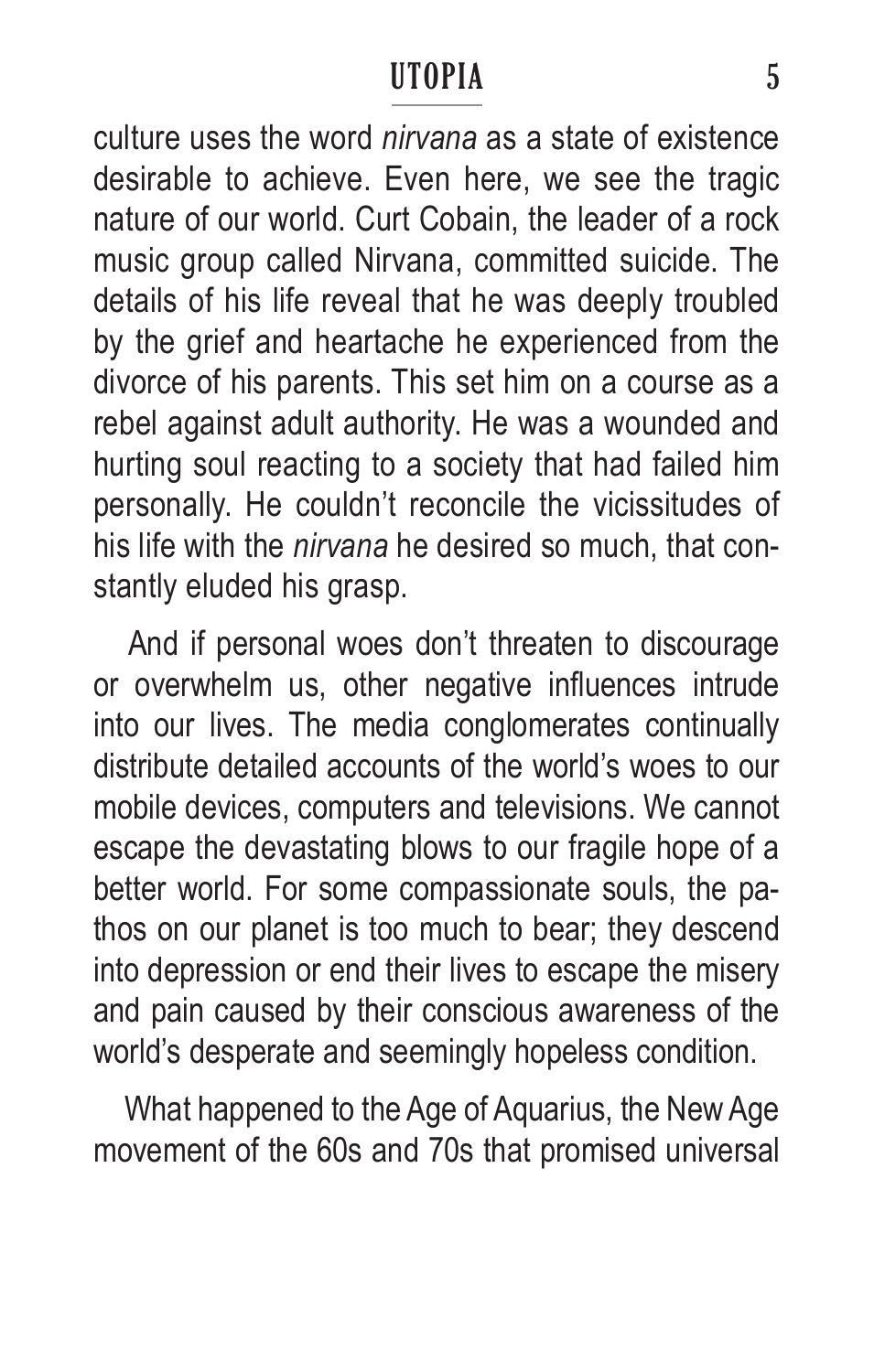peace for mankind? The song *Aquarius* opened with the following line:

 "When the Moon is in the seventh house, and Jupiter aligns with Mars, then peace will guide the planets, and love will steer the stars."3 Astronomer David Williams said,

"The world will have to wait for the Aquarian decan (arising star patterns) of the Aquarian Age before the *true fellowship of mankind is experienced in the world."*

And when does he predict this will happen? He says,

"…About the year AD 3284." <sup>4</sup>

If that is the case, the stars don't seem to provide any realistic hope for Utopia for any of us, do they!

Thomas Jefferson, the third president of the United States and author of the *Declaration of Independence,*  wrote:

"Perfect happiness, I believe, was never intended by the Deity to be the lot of His creatures in this world; but that He has very much put in our

<sup>3.</sup> http://www.elyrics.net/read/0-9/5th-dimension-lyrics/age-of-aquarius-lyrics.html, accessed March 9, 2015.

<sup>4.</sup> David Williams, Simplified Astronomy for Astrologers (American Federation of Astrologers, 1969), pp. 45–56.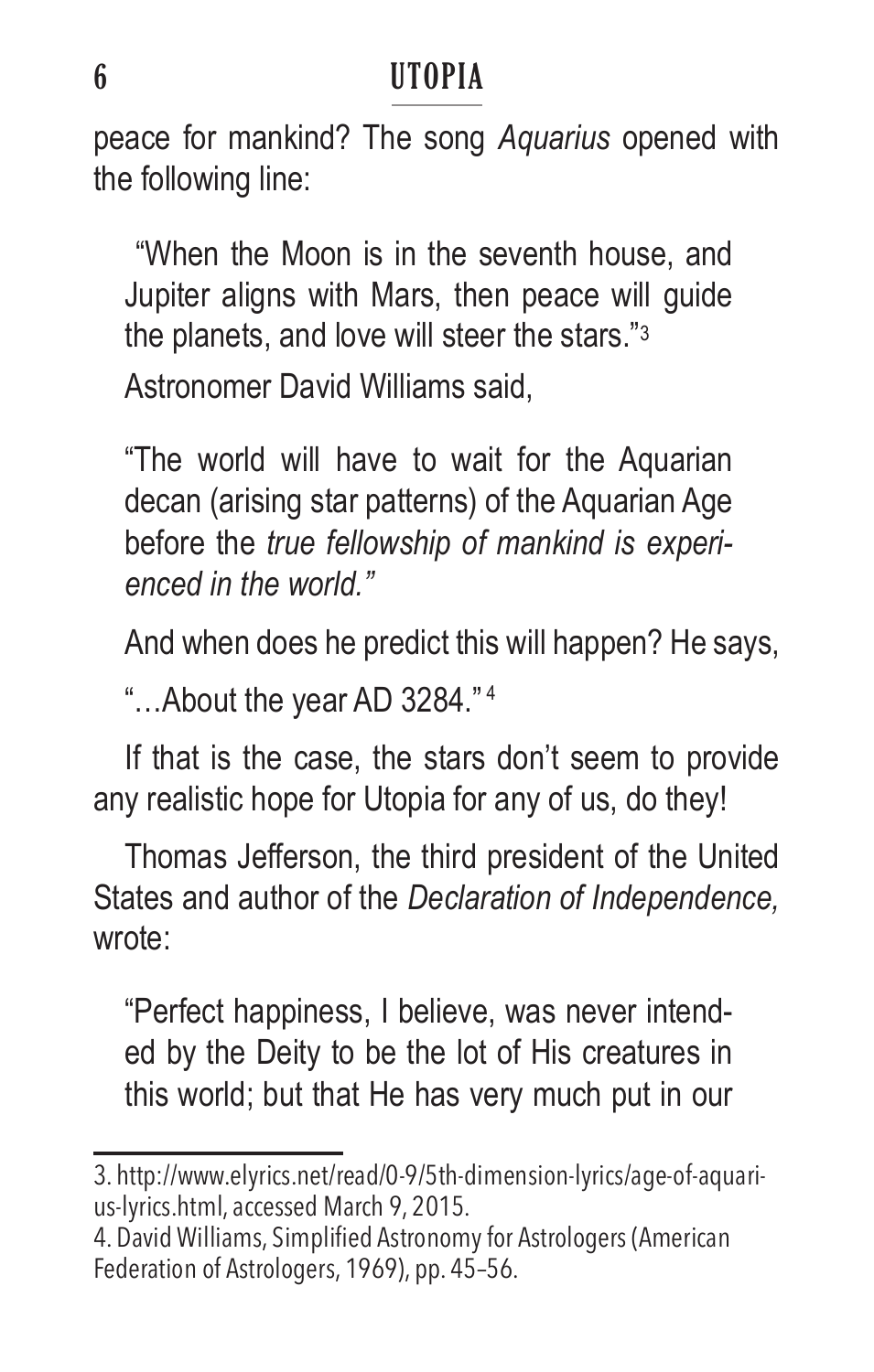power the *nearness of our approach to it,* is what I have steadfastly believed. The most fortunate of us, on our journey through life, frequently meet with calamities and misfortunes, which may greatly affect us; and to fortify our minds against attacks of these calamities and misfortunes should be one of the *principal studies and endeavors of our lives*."5

While pragmatically optimistic, Jefferson was also realistic in his awareness of the pain that is the lot of humanity. In a utopian paradise, we wouldn't need to "fortify our minds against attacks of these calamities and misfortunes … as a principle … endeavor of our lives." Jefferson believed that Deity has placed in each individual the power to achieve nearness to perfect happiness—in other words, to approach to it. However, perfect happiness can only exist in a perfect society. Why is that? It's because so long as humans have empathy, we can never really be truly at peace while we are aware of widespread human suffering.

# **Failed Utopias**

Utopia, although not once achieved in earth's history, nevertheless draws us with its alternative "what if?" scenario of an ideal society. However appealing the

<sup>5.</sup> Edward Sylvester Ellis, Thomas Jefferson: A Character Sketch (The University Association, 1898), p. 48.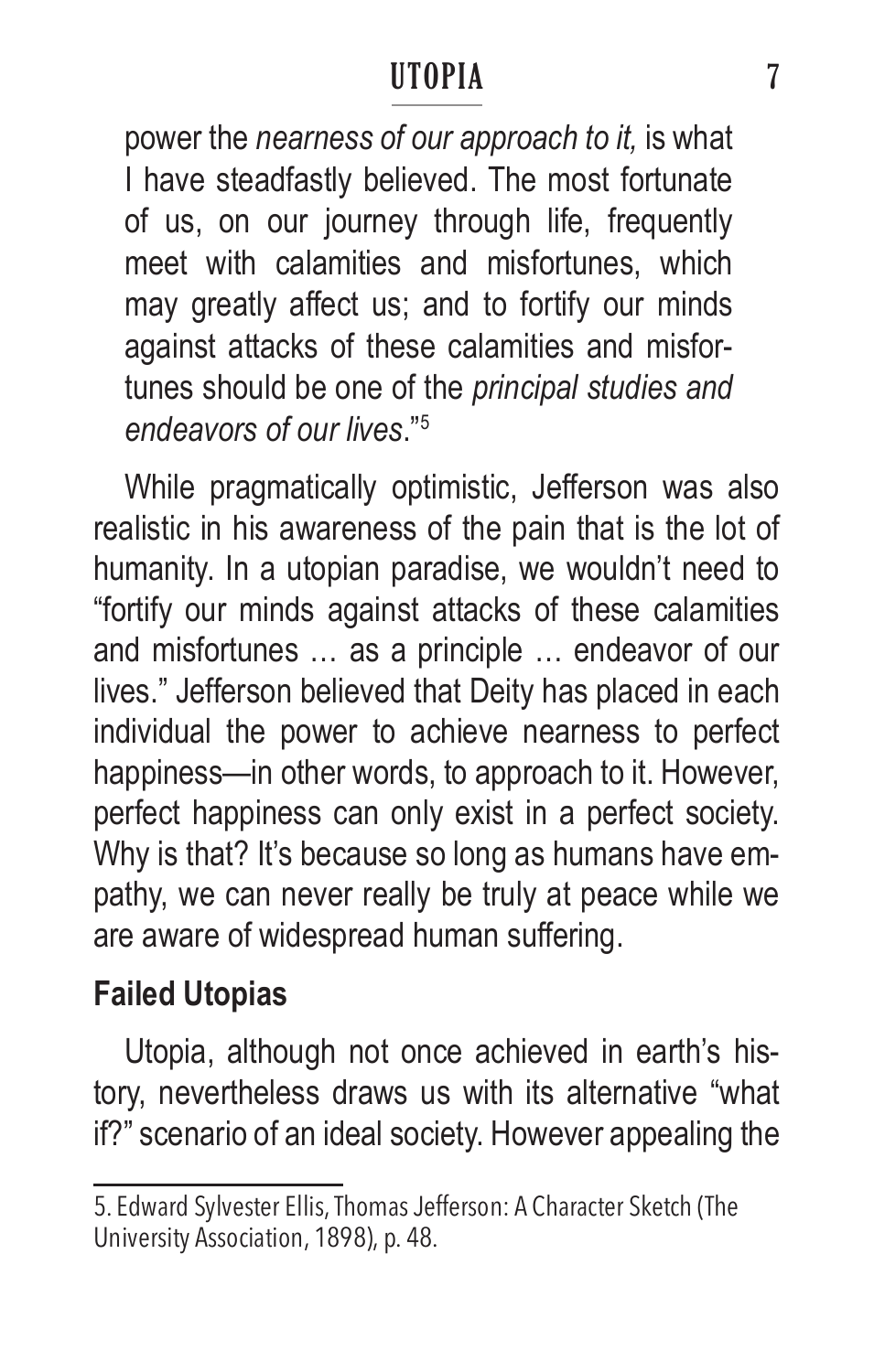concept may be, though, is of no practical benefit to humanity unless it is achievable. Many young people have dreamed about, talked about, and tried to implement a subculture in society that approached utopian values. My son lived in a counter-culture community in Portland, Oregon, for several years in the 90s. He passionately described what he and his friends envisioned as a working model for a perfect society. Also, events like "Burning Man" in Black Rock, Nevada, try to achieve a kind of utopian society, even if only for a few days. During the "Burning Man" festival in 2014, over 65,000 people converged on a patch of desert near Black Rock in what people describe as an experiment in community, art, radical self-expression, and radical self-reliance.

In 2014, Fox Television produced a "reality" program called *Utopia*. Devon Maloney posted a blog on *Wired* in which he explained why *Utopia* was cancelled by Fox TV:

"Utopia, like utopias, was never meant to work. The 'social experiment' that premiered on Fox last week has a fascinating premise—15 vastly different contestants are dropped into an oasis, deprived of almost all possessions, and tasked with creating their own sustainable paradisebut the show's grand gimmick quickly become a portrait of disastrous irony.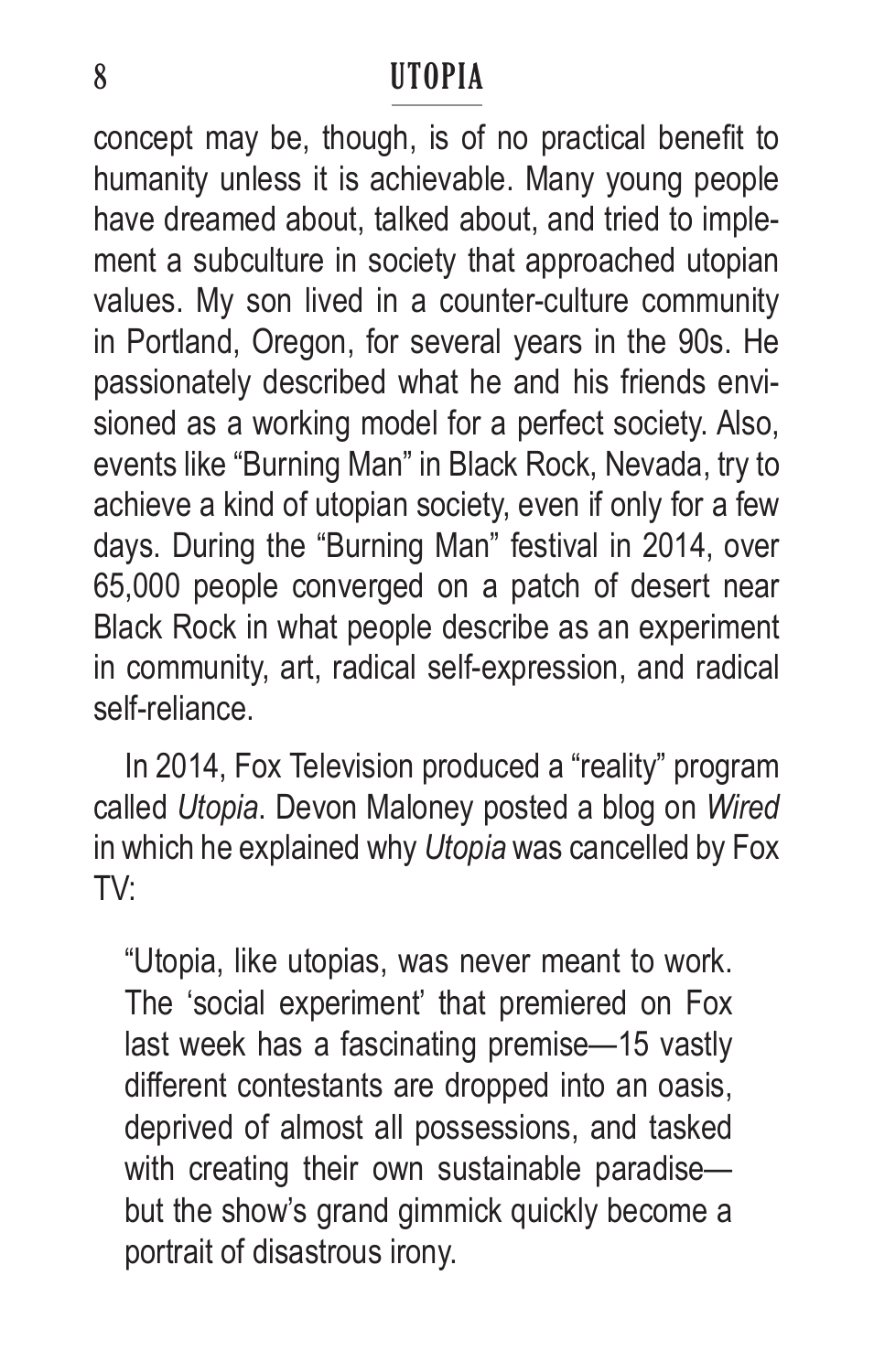"Five hours of Utopia have aired thus far, and already the differences and inequalities that cause many 'real world' problems—the ones supposedly wiped clean upon contestants' entry—are becoming sources of violent conflict. Drunken bros, angry hillbillies, and homeless ex-cons are butting heads with ex-military chiefs,

*Utopia,* the simple title of Sir Thomas More's seminal book, comes from two Greek words: *ou* (not) and *topos* (place). He knew it to be a place that is, literally, *no-place.* And yet, humans persist in thinking such a place, large or small, is possible, *if* it were populated by people possessing near-perfect, compatible characters. Perhaps that is why More chose the title *Utopia—*because he knew no such place could ever exist on planet earth. Who could find a group of humans so compatible? Even those who have never even thought about utopian ideals would conclude from observation of human nature that perfect communities are impossible. Earthly utopia cannot be realized, because it is unrealistic. It is truly "no place" on earth.

Stephen Duncombe, in his preface to *Open Utopia*, a book that is largely about the original *Utopia* book published in 1516 by Sir Thomas More, wrote:

"Utopia is a hard sell in the twenty-first century. Today we are people who know better, and what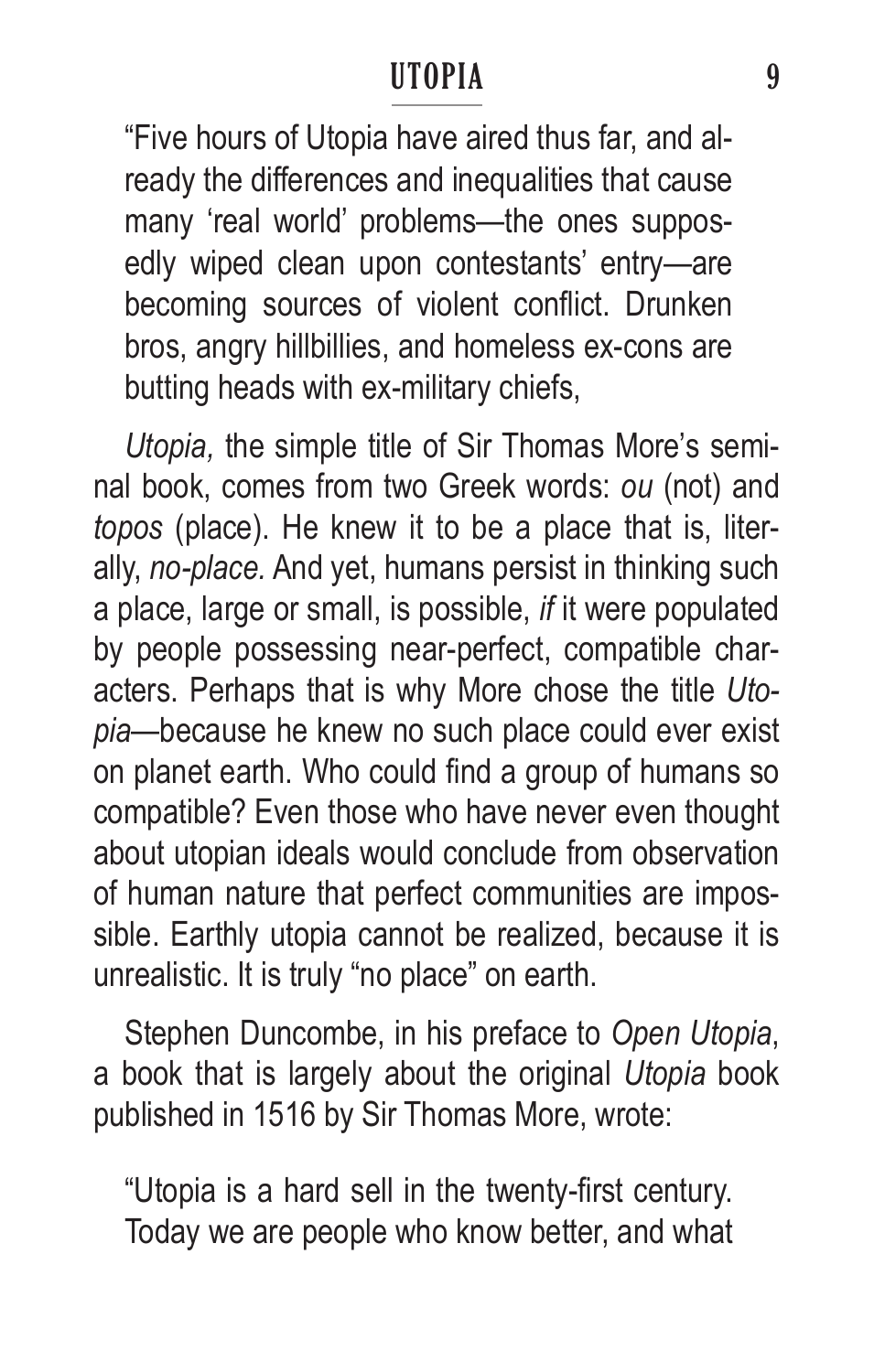we know are the horrors of 'actually existing' Utopias of the previous century: Nazi Germany, Stalin's Soviet Union, Maoist China, and so on in depressing repetition. In each case there was a radical break with the present and a bold leap toward an imagined future; in every case the result was disastrous in terms of human cost (an estimated 150 million people died in these new Utopian experiments). Thankfully, what seems to be equally consistent is that these Utopias were relatively short-lived. History, therefore, appears to prove two things: one, Utopias, once politically realized, are staggering in their brutality; and two, they are destined to fail. Not exactly a ringing endorsement."6

In addition, despite the efforts of many religions to establish God's kingdom here on earth—a noblesounding utopia based on religious convictions—they, like their political counterparts, have left devastation and death in the wake of their determination to impose their particular beliefs upon the targeted populace and *force* people to be religious. It is estimated that during the Dark Ages, the Catholic Church killed, tortured, or maimed over 50 million people<sup>7</sup> who opposed her "di-

<sup>6.</sup> http://theopenutopia.org/full-text/introduction-open-utopia/. Accessed March 8, 2105.

<sup>7.</sup> David A. Plaisted, *Estimates of the Number Killed by the Papacy in the Middle Ages and Later,* 2006. Found at http://www.cs.unc.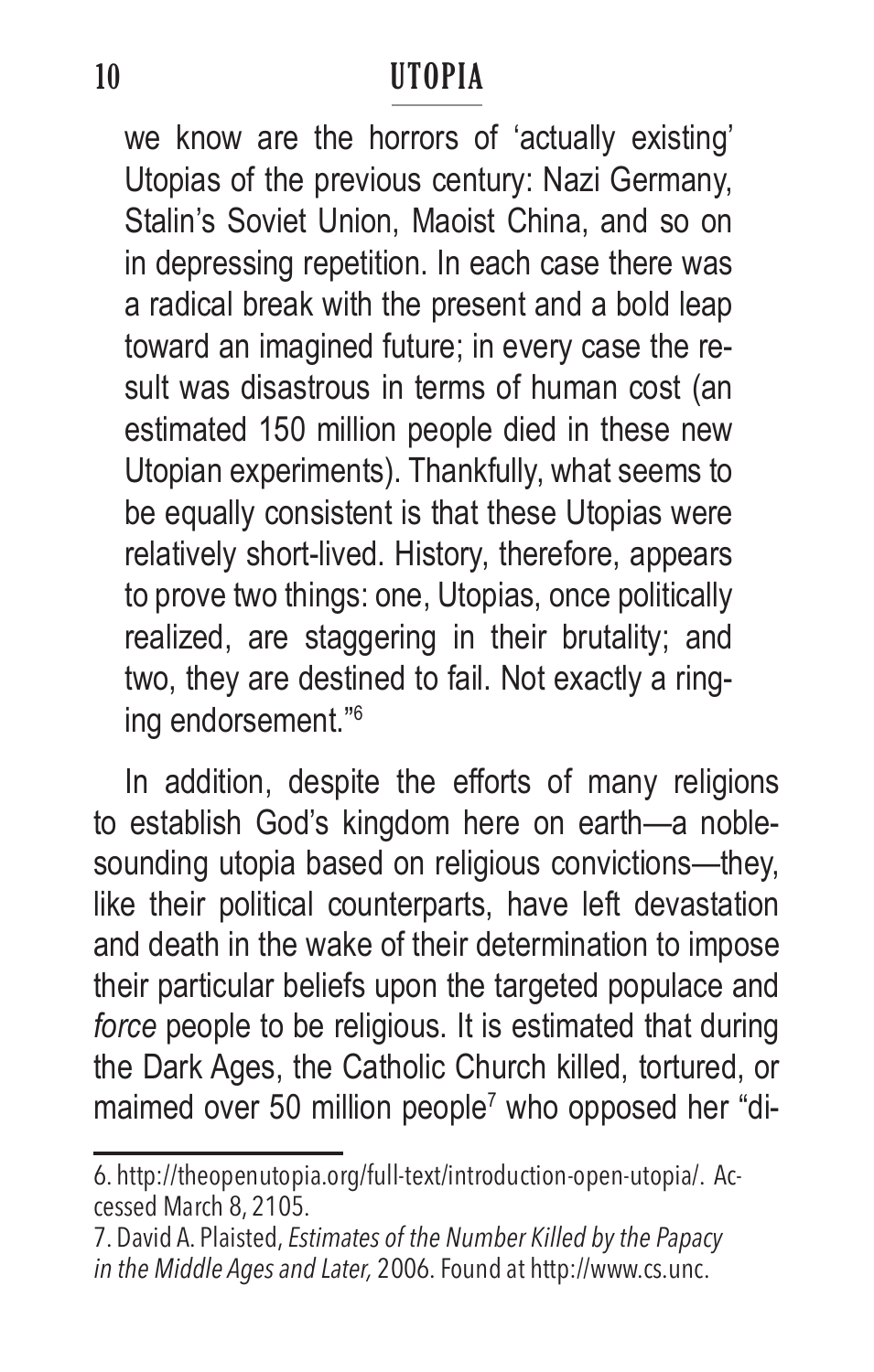vine right" to rule the world in both spiritual and temporal matters. History attests that when force is employed, utopian dreams—whether political or religious—die.

The Bible predicts that in the last days, there will be "distress of nations," and "men's hearts failing them for fear"8 because of their seeing and knowing of dire things happening in the world. Does that prediction describe the world we live in today? Some are fortunate enough to live in nations with relative peace, yet while they remain content with their lives, millions in other countries suffer beyond comprehension. The fact is, if we dig a little deeper into the history of almost every civilization, we will find war and bloodshed. No one really knows when the next devastating conflict will erupt like a supervolcano. Pre-eruption rumblings and shakings are daily occurrences around the world. Investment adviser Larry Edelson once wrote an email describing the consequences of World War III:

"Since the 1980s, I've been studying the so-called 'cycles of war'— the natural rhythms that predispose societies to descend into chaos, into hatred, into civil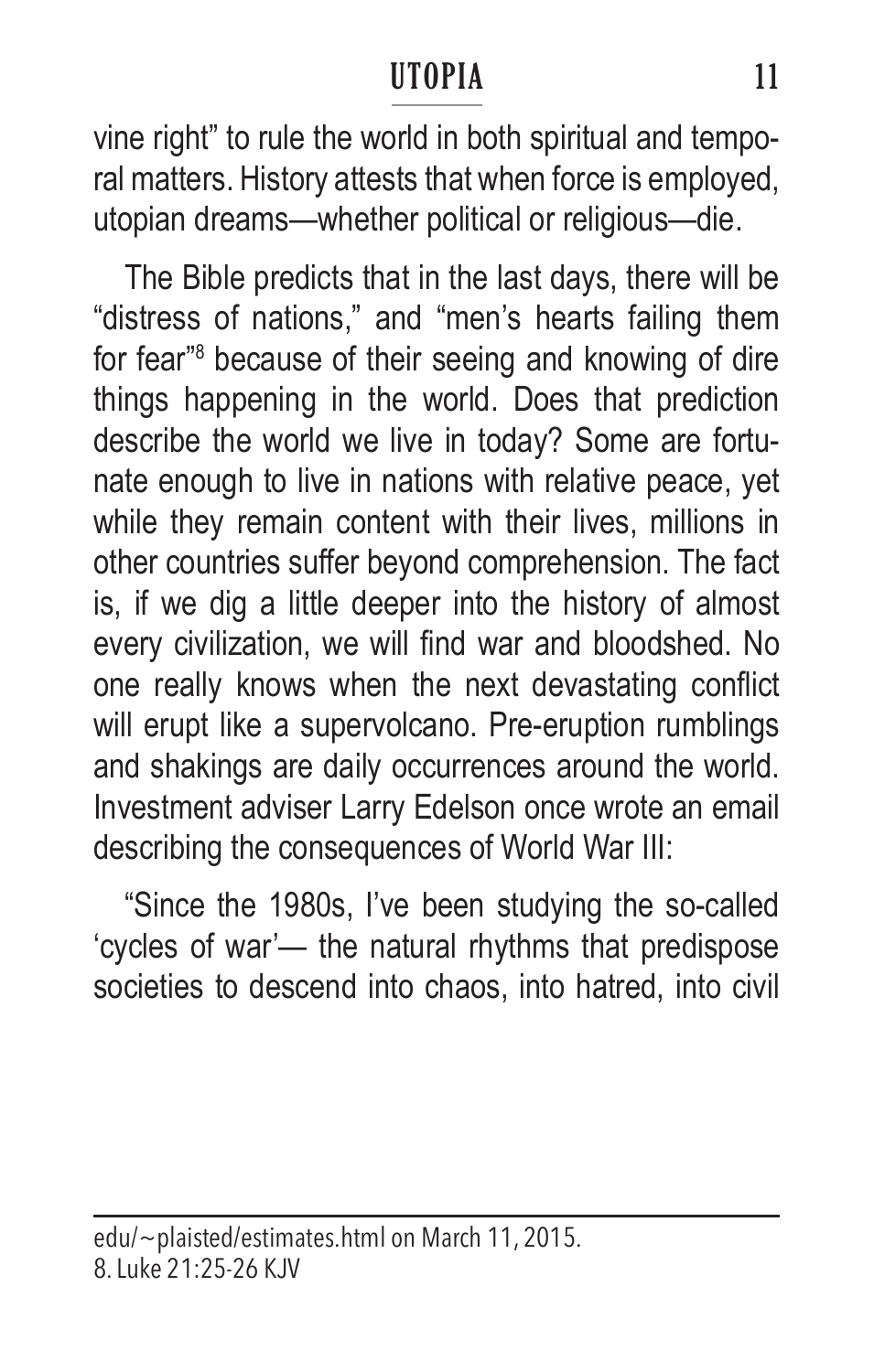and even international war…. And based on what I'm seeing, the implications could be absolutely huge."<sup>9</sup>

With each new global conflict, the war machines become more deadly. Can we even conceive of a World War III, with the powers of China, Russia and the United States engaged in all-out war? No one on earth would be able to escape the fearsome effects. No, it's certain. There will never be a utopian society on earth.

# **Utopian Dreams**

In contrast to present world conditions, as worrisome as they are, the idea of a real utopia is quite appealing, isn't it? What if there really was a Utopia, a real place somewhere off-planet where every single person possessed *near-perfect* qualities? Would you want to live there? Who wants to stay on this doomed planet, anyway? How many centuries would you want to live here? It seems that about 100 years in this world is about all the pain and heartache a human can take! But what if everything that causes that pain and heartache in this world and in your life were completely gone? Can you imagine no hospitals for the sick and suffering, no wars or corporate greed, no fear for personal safety for our children or ourselves, no inner-city crime and violence, no welfare lines, no need for prisons and locked doors,

<sup>9.</sup> http://www.other-news.info/2014/08/top-financial-experts-sayworld-war-3-is-coming-unless-we-stop-it/. Accessed March 23, 2015.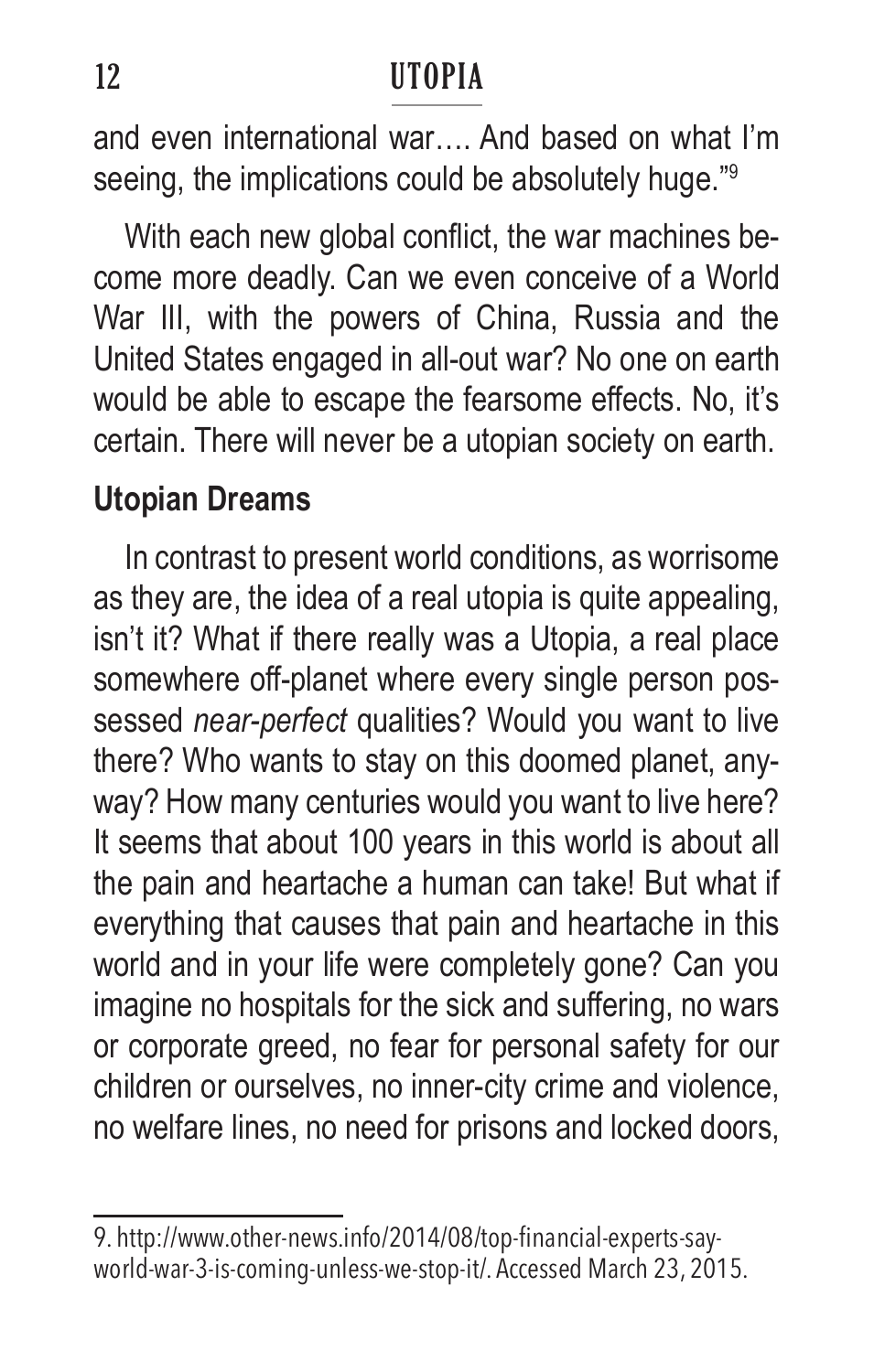no bullying and shootings at schools, no cemeteries? Who wouldn't want to live in a place like that!

In utopia, marriages would last forever. There wouldn't be any matrimonial arctic wastelands or relationships that make life a living hell, no family circles devastated by divorce. Instead, the union of man and wife would be like an ever-blossoming spring, rich with the fruitage of love, romance, mutual respect and admiration, honesty, chastity and virtue.

In this paradise, the universal brotherhood of mankind would be realized. There would be no race or class distinctions, no poor or slave, no ideological oppression and misguided government controls. And the most amazing thing about this Utopia is that no one would be forced to live that way! If such a place existed, millions would seek to secure citizenship there, don't you think?

# **Dreams Derailed**

Let's just imagine for a moment that there *is* such a place—a genuine paradise, a genuine utopia. What if *you* are put in charge of approving the passports of people wanting to live there? Will you set up some criteria to determine who could colonize this new world, or would everyone be welcome? Will you say, "Listen, everyone. There are no rules or laws on this planet. Everyone is free to do whatever he or she feels like." Is that what you will say? If people board an intergalactic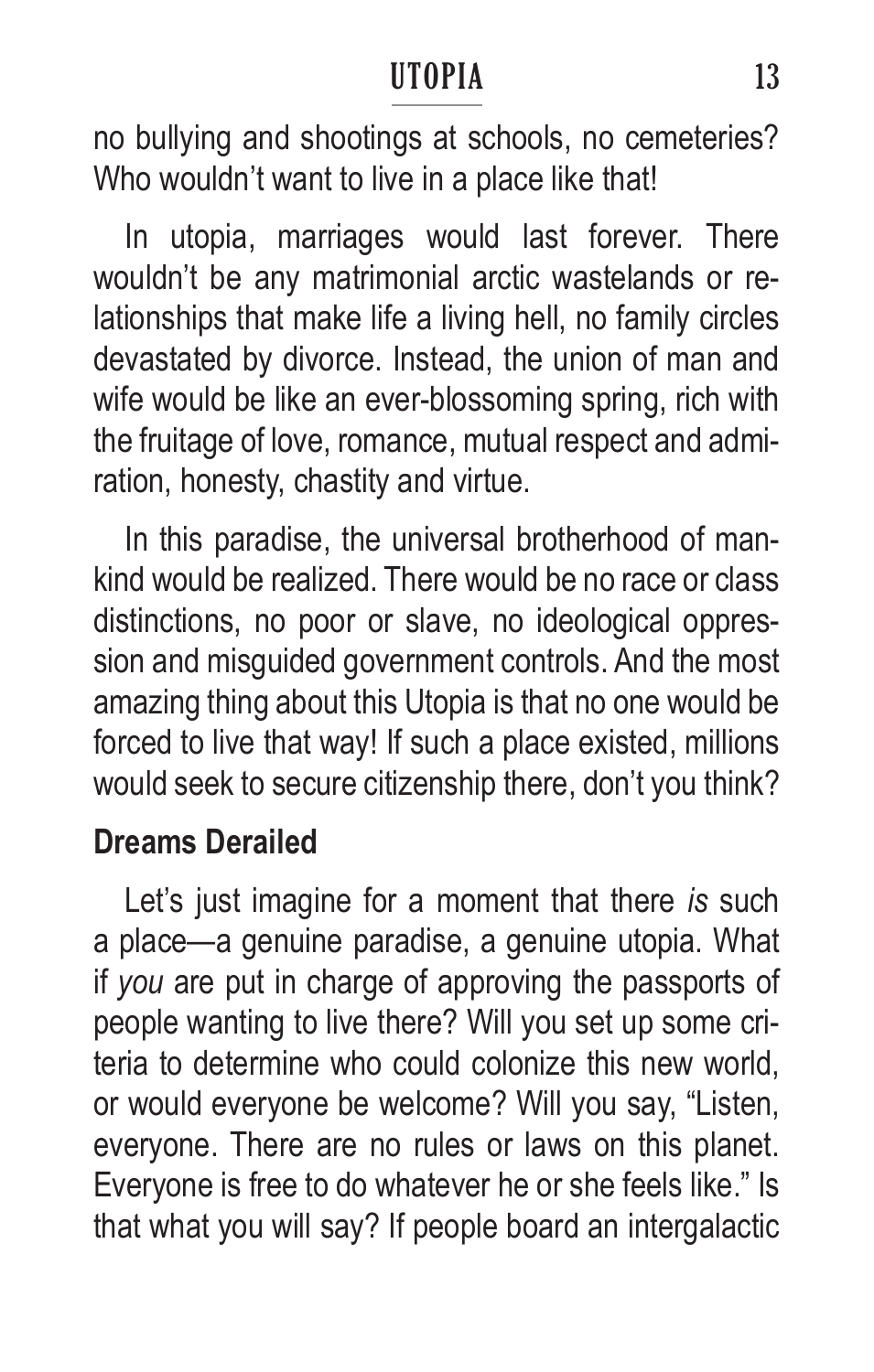space ship and travel to this new planet—the one without rules or laws—will it be any different from our world right now? Sadly, no.

So you see the problem, don't you? Everything would be just the same. It wouldn't be Utopia! Why? Because we are all selfish from the day we were born; the 6,000-year history of our world proves it over and over. Utopia can't be a place where there are no moral laws to govern society. Without such laws, it wouldn't be utopia; it would be dystopia—just what we already have here on this sin-plagued earth.

Now, what if you were one of the applicants seeking an asylum in this new paradise—this perfect world? Would *you* be approved for the passenger list to Utopia? Probably not! Remember, you are an imperfect being! People in Utopia have perfect qualities. Would the hurtful things you've done in this life eliminate you from the passenger manifest? Are there traits of character in your life that would disqualify you to live with others in a perfect society? In other words, would your presence there threaten the happy tranquility of the place? Frankly, no one on planet earth would be allowed to transfer there, because we each inherently possess character traits that would ruin a perfect society. Understandably, no one who has ever lived on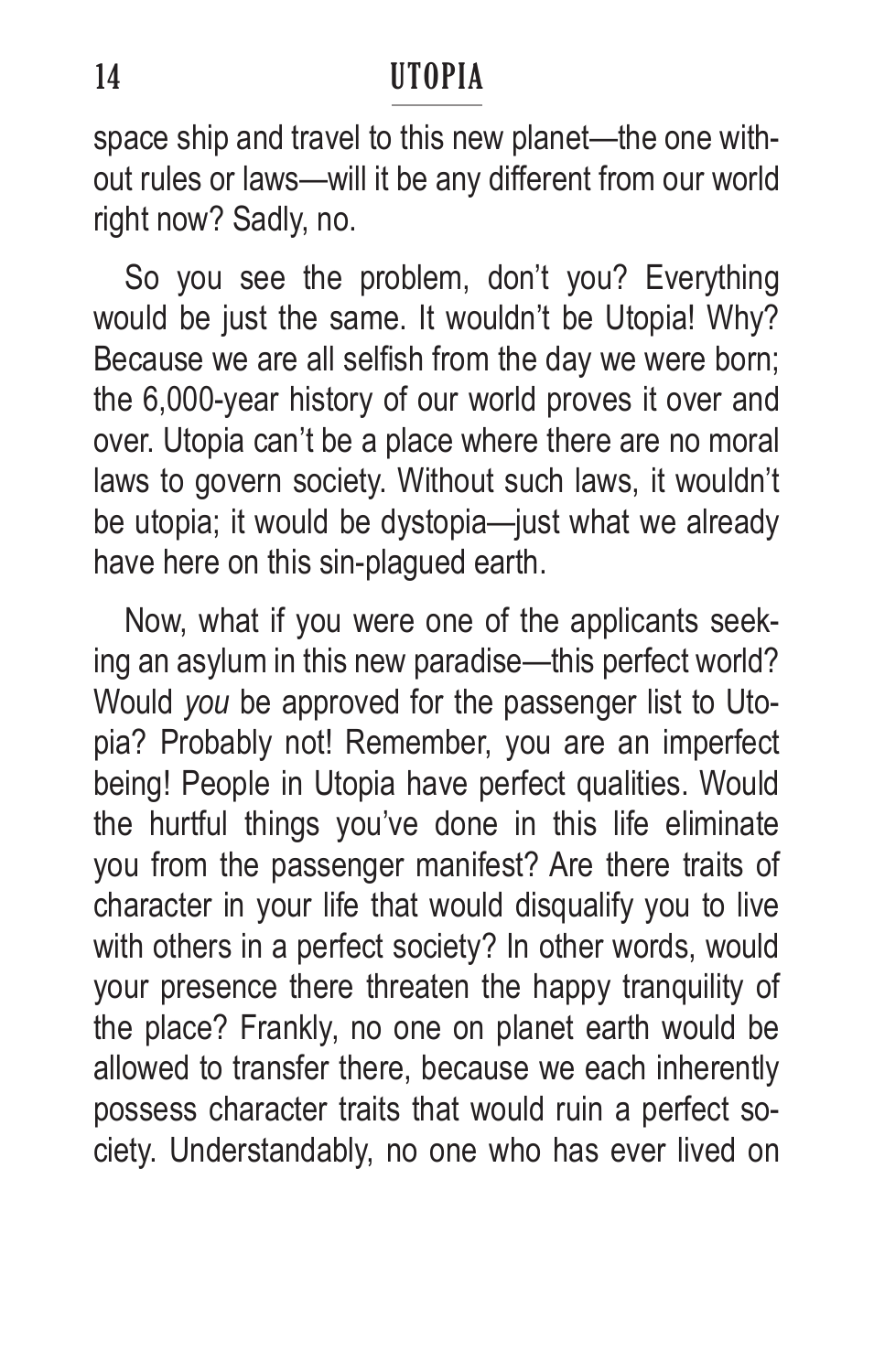earth, except One, would ever be eligible to live there. Utopia again sounds totally unattainable, doesn't it!

# **The Great News**

After all those discouraging facts, would you like to hear some really good news? Believe it or not, there *is* such a paradise—a Utopia that humans can travel to and live in. It's a *real* place! Forget fiction and fantasy in this case. Utopia exists! For a moment, suspend your disbelief. Open your mind to an idea that is so radical, a truth so astonishing, that your first response probably will be to say, "No way. I am not buying that."

But wait! Before you jump ship here, answer this question: "Of all the information in the universe, what percentage do you think you know perfectly? Maybe five percent?" That would probably be quite generous! Is it possible that a utopian reality exists in the other ninety-five percent of facts that exist in the universe? Let's not be so naive as to think that because we can't see it, it doesn't exist! That's like a child saying, "I can't see the wind, so it must not exist," or "I can't see electricity, so I won't turn on the light switch."

For centuries, intelligent, scientifically-minded scholars thought the earth was flat! And they were living on it! How much less we can know of a universe that is 28 billion light years across (at least the visible part we can see)? The universe contains billions of galaxies, and,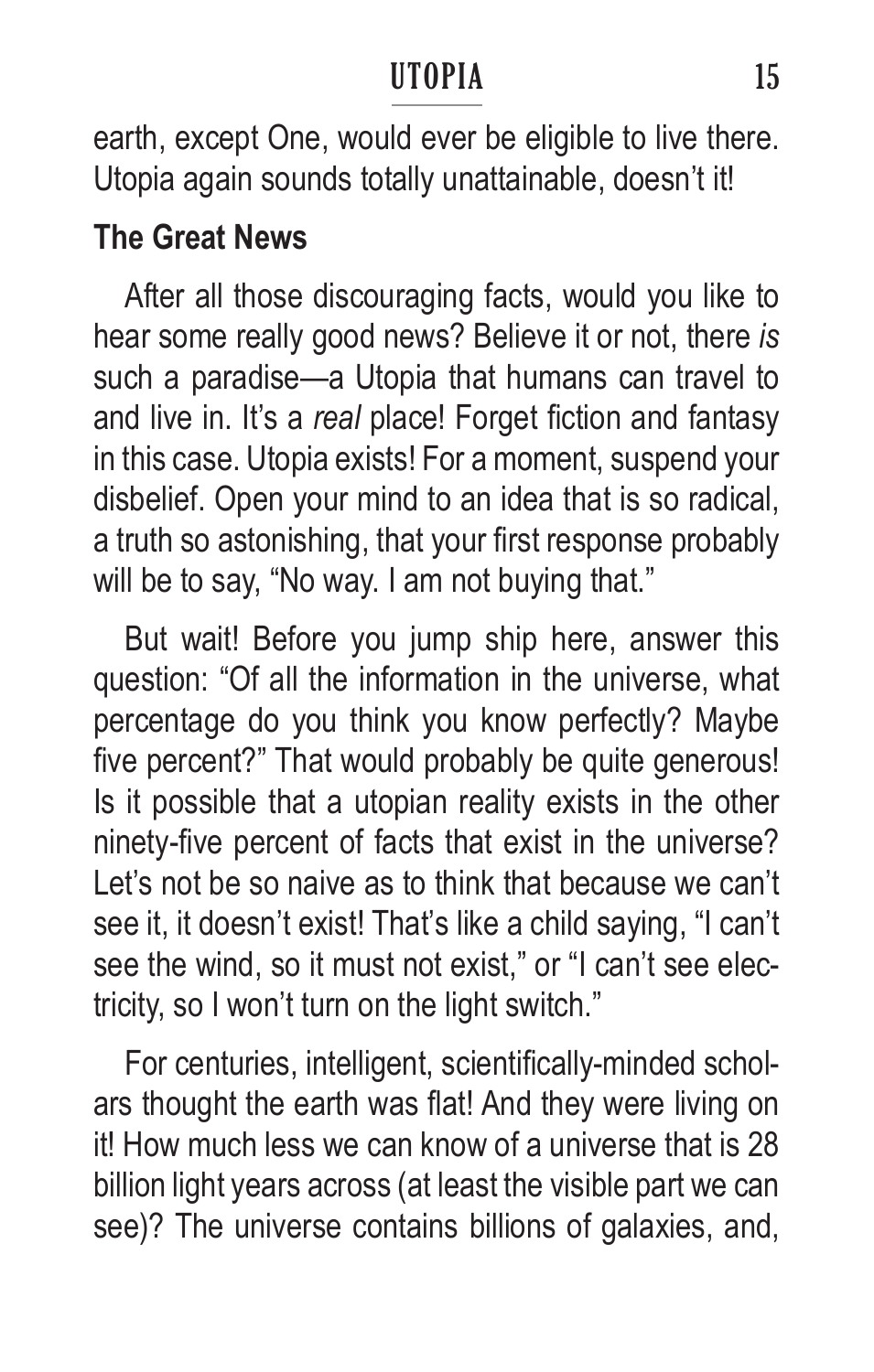based on the size of the universe, scientists estimate probably millions of inhabitable planets! We can't possibly know for sure that Utopia doesn't exist, based on our limited knowledge.

Fantasy has long borrowed the idea of another world, a "parallel universe," from myth, legend and religion. Could there be, in reality and right now, an inhabited place in the universe where utopian ideals are lived effortlessly and without exception? Yes! In fact, a remarkable manuscript thousands of years old contains the details about this magnificent society. The author Himself claims to be from that parallel universe. Does that sound far-fetched? It's not!

In this manuscript, several passages describe a place—a utopia, or paradise, where everyone in that society possesses those highly desirable, perfect (not near-perfect) qualities! It is called, in Greek, *ouranos* (ü-rä-no›s), or Heaven. The Dead Sea Scrolls also describe this utopian city in mind-boggling detail: streets paved with pure gold, flowers that never die, beings that can fly! Look what is written about this real Utopia:

"The wall was made of jasper, and the city of pure gold, as pure as glass. The foundations of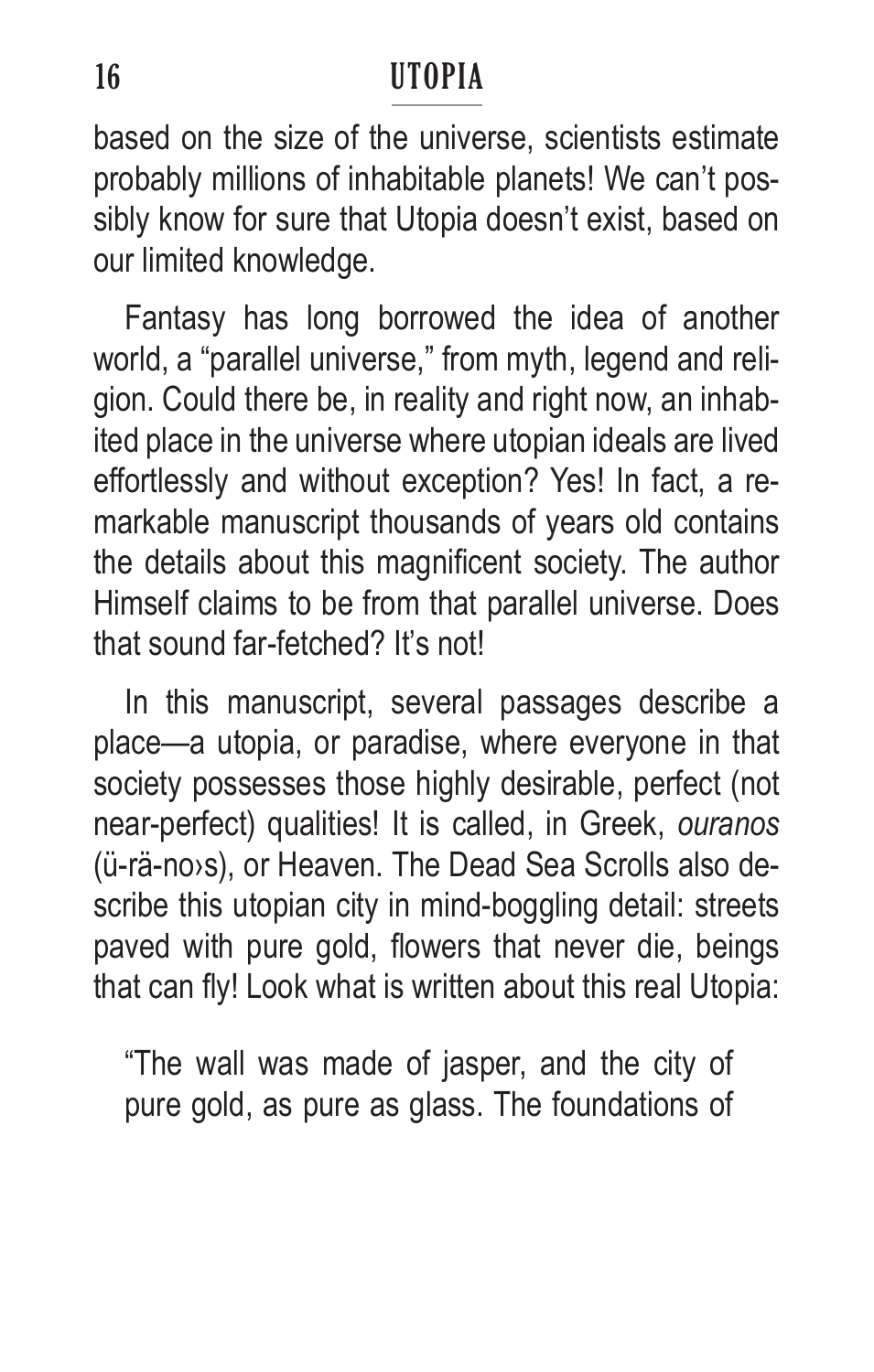the city walls were decorated with every kind of precious stone."10

The main boulevard in this beautiful, orderly metropolis is made of gold, as pure as transparent glass. Life in the African plains can be brutal, but in this Utopia, you can have a lion for a pet, or any other animal on *National Geographic's* ten-most-dangerous list! Can you imagine the thrill of getting up close and personal with animals that here would kill you in a heartbeat? In Utopia they could be your pets! But it is not the external beauty of Utopia, or the prospects of enjoying nature as never before, that makes it what it is. No, it is the principle of genuine, other-centered love that is embraced and lived there that makes this paradise such a desirable place to live. There is no selfishness there, no selfcenteredness—only unfeigned love for one another, in one happy, harmonious society.

# **Who May Enter There?**

As explained earlier, though, you and I are not qualified to journey to this perfect paradise. The virus of self-centeredness has contaminated the heart of every human ever born on planet earth. It is surprising, really, that so many people have such a strong aversion to morality, when only a moral society is safe. That is because God's moral laws are based on self-denying love, and that kind of love promotes a utopian society. In his

<sup>10.</sup> Revelation 21:18 NIV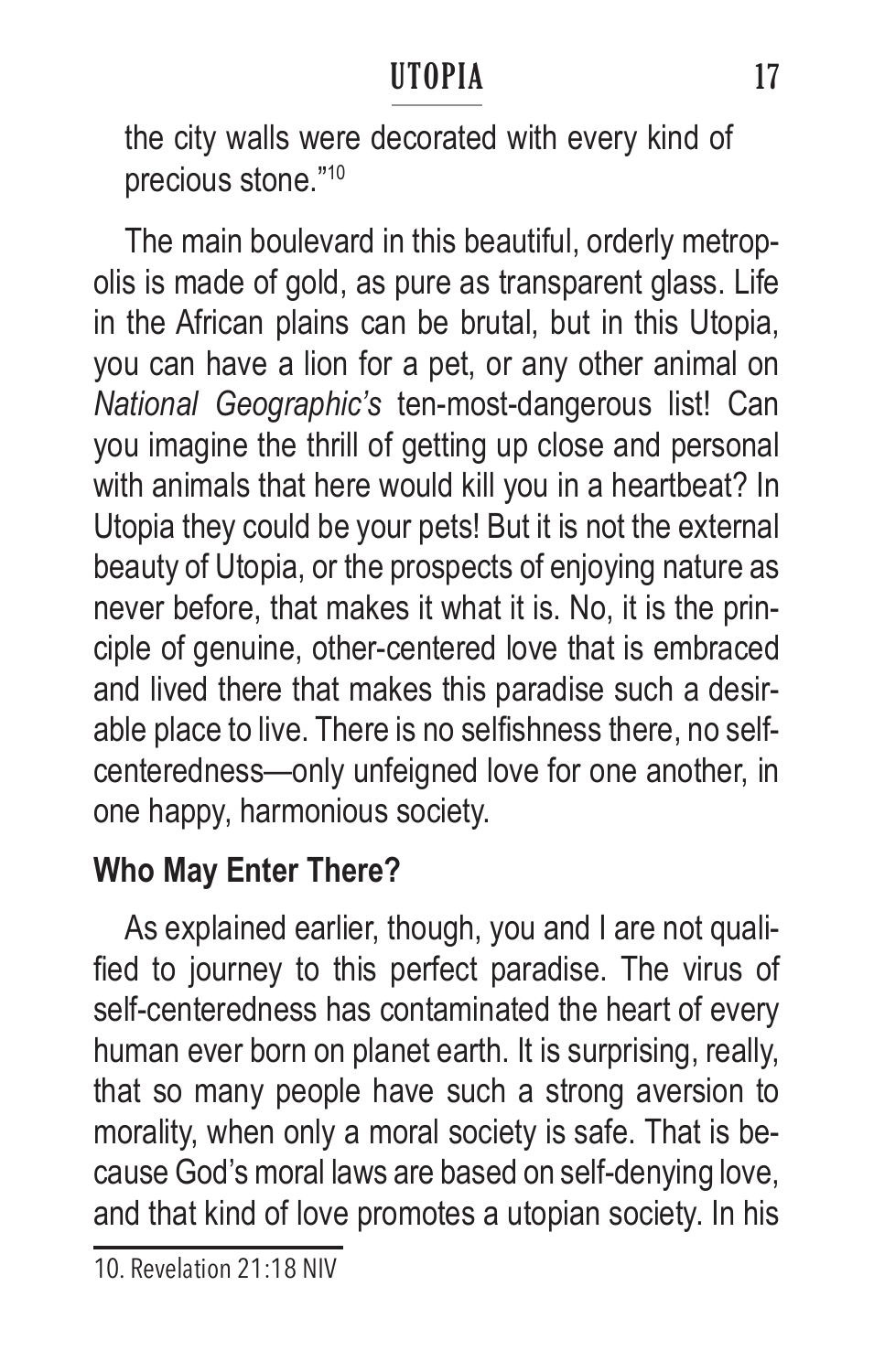important *Massey Lectures* delivered in 1991, Canadian philosopher Charles Taylor spoke of *The Malaise of Modernity*. The Modern Age, he argued, is marked by two great intellectual moves. The intellectual move pertinent to this topic is a *pervasive individualism.* This fierce individualism, manifest in the attitudes of a postmodern generation, casts off all ties once "grounded in the order of things or the will of God."11

In the minds of many, morality is now purely subjective. There are no moral absolutes. "You have your truth; I have mine. They are equal." Thus our world descends deeper and deeper into a dystopian dysfunction, and tragically, no one makes the connection between violating moral laws and suffering the consequences seen in the fast-deteriorating condition of the world. Indeed, those who write on the subject of utopia, even those who concede such a society is most improbable, never quite identify the reason why it could never work. Few seem to be able to articulate the real reason behind the catastrophic failure of all previous attempts to create a utopian society, as well. The reason they fail is very simple: we are selfish by nature. Until

11. http://www.albertmohler.com/2013/10/21/a-clear-andpresent-danger-religious-liberty-marriage-and-the-familyin-the-late-modern-age-an-address-at-brigham-young-university/?utm\_source=Albert+Mohler&utm\_ campaign= a7a427071c-Albert\_Mohler\_Email\_June\_7\_2013&utm\_ medium=email&utm\_term=0\_b041ba0d12 a7a427071c-307743769. Accessed March 23, 2105.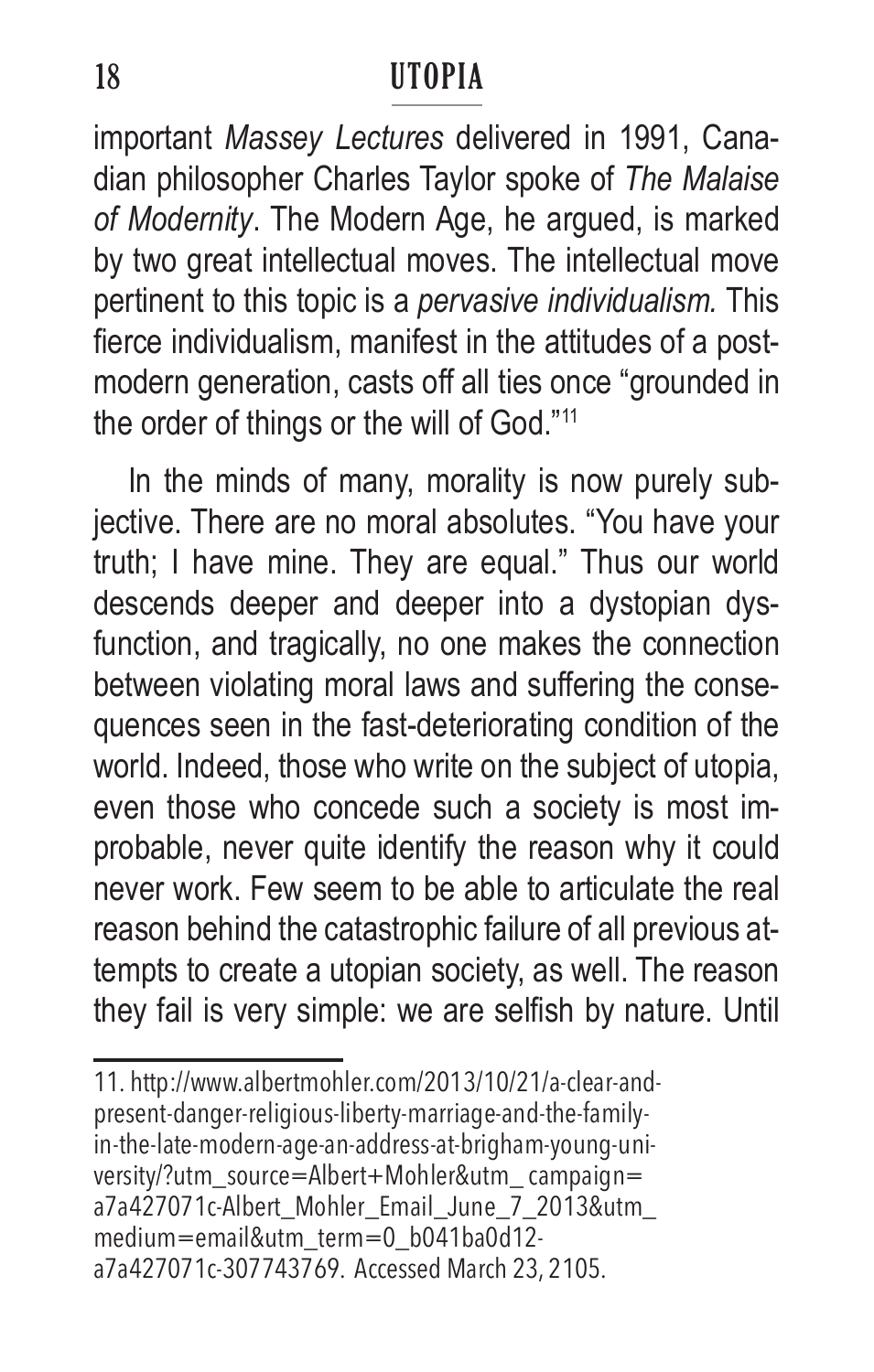the nature of every human is radically changed, utopia is beyond the reach of humanity.

According to the Bible, humanity is incapable of transforming its own inherent selfish nature without divine power. One Bible writer said,

"Can an Ethiopian change his skin or a leopard its spots? Neither can you do good who are accustomed to doing evil."12

You don't believe that is true? Just go one week without saying an unkind word, thinking an unkind thought, or doing anything selfish. During this week you can't be envious, jealous, irritable, impatient, angry, proud, boastful, lustful, untruthful or unkind in any way. In addition, every thought and action must be for the benefit of someone else, not yourself. Before one week is over, you will realize just how selfish you really are.

Politicians often brag about how they plan to eliminate poverty, abolish inner city crime, and win the war on drugs. Some of us wonder, "Whom do they think they are kidding?" No end of any of it is in sight. It doesn't seem that any government has had any effective solutions to these problems in society, does it? With all the money, time, effort and legislation, these cancerous conditions in society just continue to get worse. That doesn't mean we should not help the poor, organize

<sup>12.</sup> Jeremiah 13:23 NIV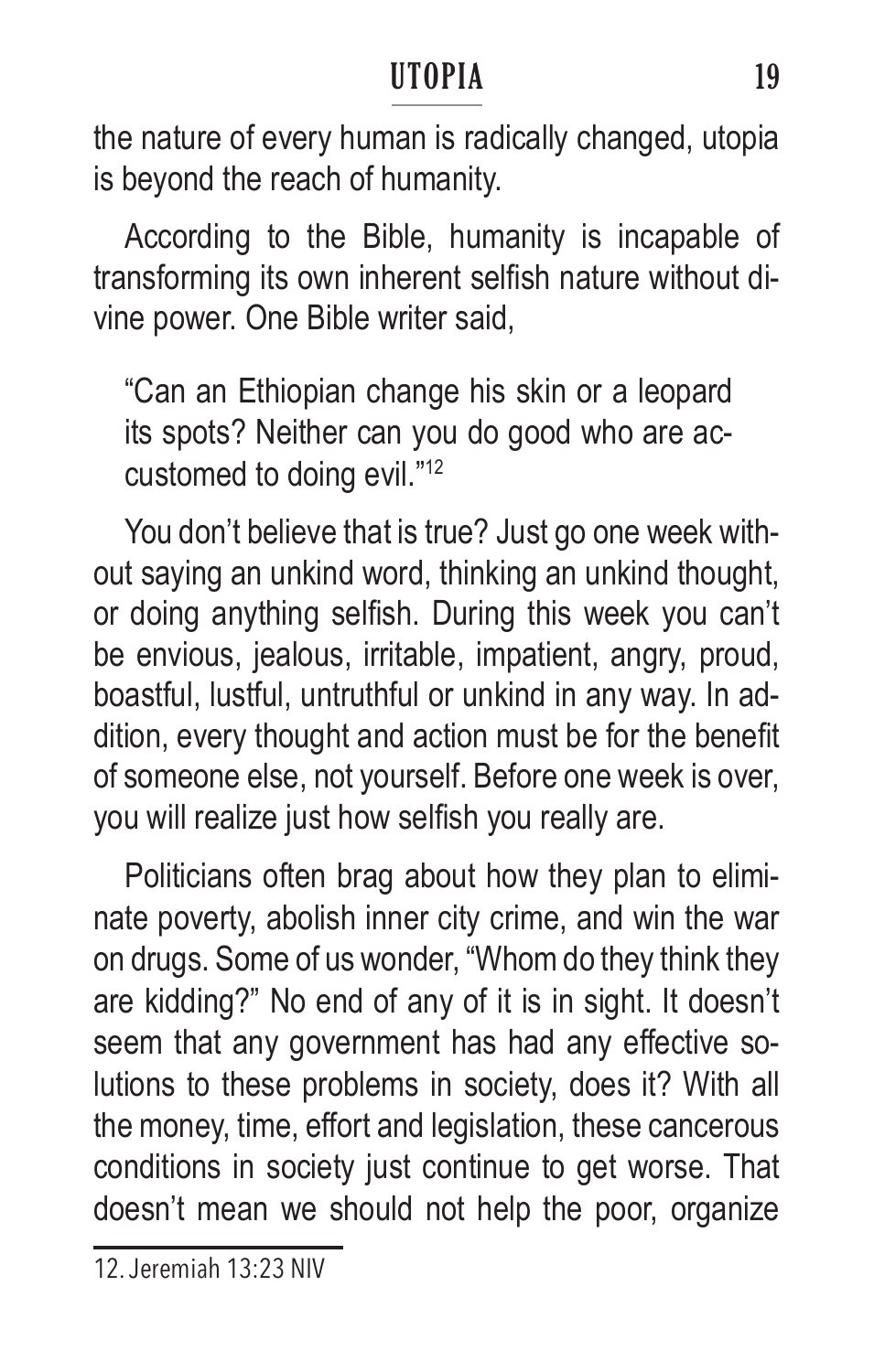# 20 IITOPIA

programs for facilitate recovery for people caught up in drugs and crime, or assist in any number of other humanitarian efforts, but we need to realize that no person or government has the answer to the "self" problem. We are free moral agents—free to choose to do good or evil. No amount of government control can stop selfish people from doing hurtful things.

The widely-accepted evolutionary model is itself a cruel, heartless philosophy of life. The strongest survive, which means anything that the strong do to survive is the way evolutionary "progress" is achieved. But that model introduces two destructive ideas: (1) Self-survival is the ultimate arbiter of all our decisions. and (2) no one can be held accountable for his or her actions because the end justifies the means! Taken to another level, the rationale becomes that so long as the group survives, it doesn't matter that individuals not in the group must suffer or even die. It's a cruel and brutal calculus, yet millions unthinkingly subscribe to the theory. Let's face the hard facts. Evolution's theoretical ideas promote the devolution of life, not evolution of society to some higher level of existence.

If one examines the underlying issue pervading all that is wrong with this world, a common principle of life will emerge: selfish, immoral actions hurt people. The fact that we can hurt someone by our actions implies we are moral creatures, and therefore are accountable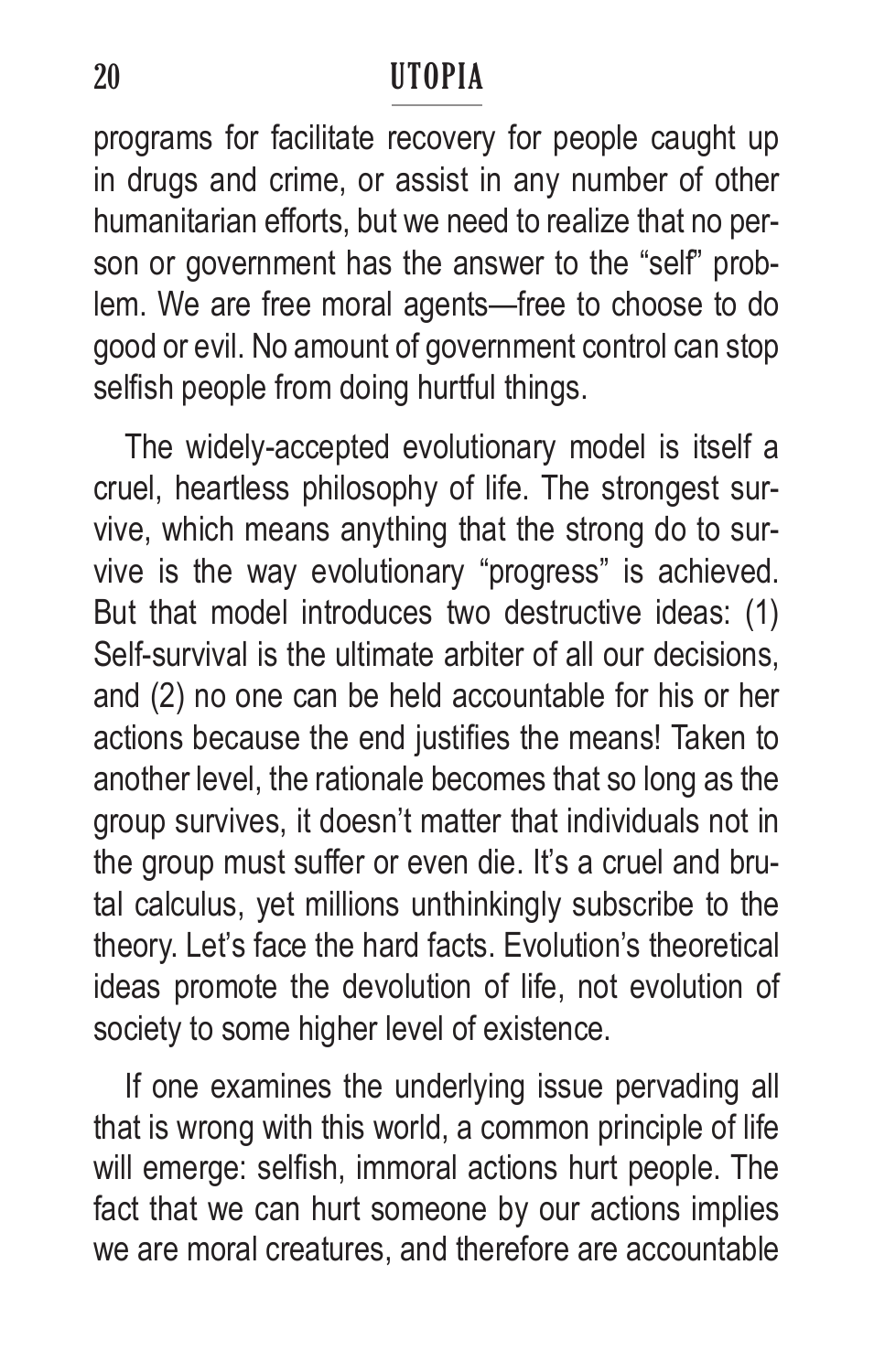to moral laws. According to Victor Nell's article, *Cruelty's Rewards*,

"Cruelty requires a theory of mind. Most animals cannot imagine themselves in the place of another animal and cannot understand that their actions cause that animal pain; in other words, they lack empathy. Humans, however, have a well-developed sense of empathy, and with that in mind, they are fully conscious of the pain they inflict on others, be it physical, mental or emotional."13

Perhaps that is why Jesus gave us the golden rule, "Do to others what you would want them to do to you."14 Now that is pure empathy! Come to think of it, this world would be utopia if we all practiced the golden rule.

# **How to Get a Passport**

Actually, the Creator of this planet intended a global Utopia here. He never intended for earth to become a dystopia. According to the book of Genesis, mankind was created to live forever in Paradise. Death came only as a result of self-centered choice. Humans broke away from the law of God's universe, their nature became corrupt, and selfishness entered the equation. Do you know why humans die? Old age? No. You and

13. Victor Nell, Oh cruel world: the evolution of cruelty in human beings. Submitted by Molly Tamulevich from http://serendip.brynmawr. edu/exchange/node/348, on April 17, 2007. 14. Luke 6:31 NLT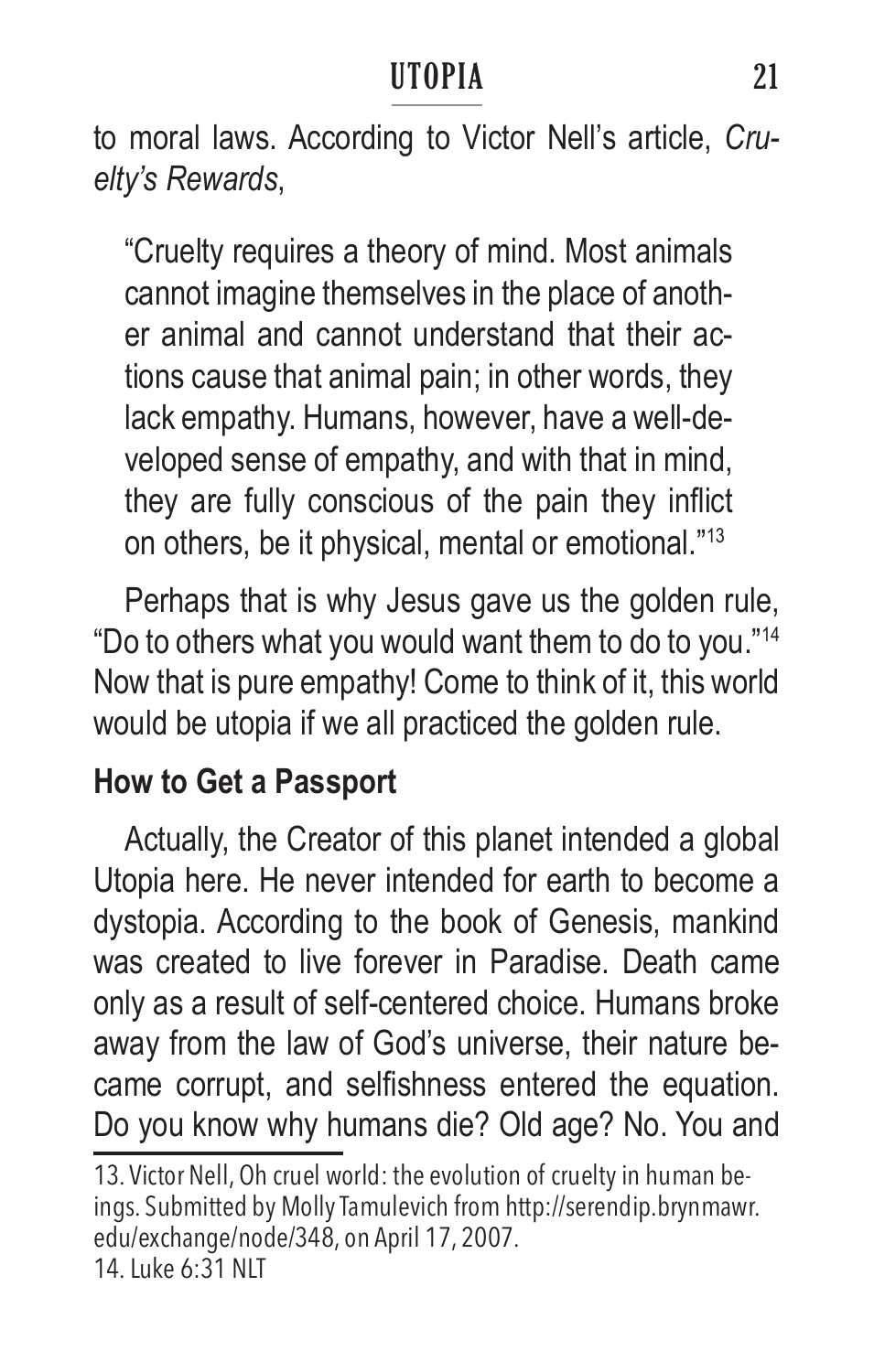# 22 IITOPIA

I will die because our sinful selfishness has cut us off from the Source of all life. God said, "The wages of sin is death." That is why humans die. It is why not one of us possesses immortality.15

Speaking of immortality, have you ever heard about the ancient Tree of Life that existed on earth 6,000 years ago? So long as humans had access to the fruit of this tree, their bodies would never age and they would never die! However, once humans betrayed God's love and became adversaries against their Creator, He cut them off from that tree, whose fruit perpetuated life. Heavenly guards with flaming swords blocked man's access to this tree. God would not allow evil to be immortalized. Thus, there will never be immortal, self-centered humans. We should be thankful for this fact. Can you image a Hitler, or a Stalin, that could never die?

You may believe that life is just happenstance—totally impersonal—and when you die, it's all over forever, but is this life truly all there is to our existence? Some believe otherwise, based on what is written in that remarkable ancient manuscript mentioned earlier, that we know as the Bible. If you could choose one of the two options described in that manuscript—dying and going out of existence forever, or having your life re-

<sup>15.</sup> Romans 6:23 KJV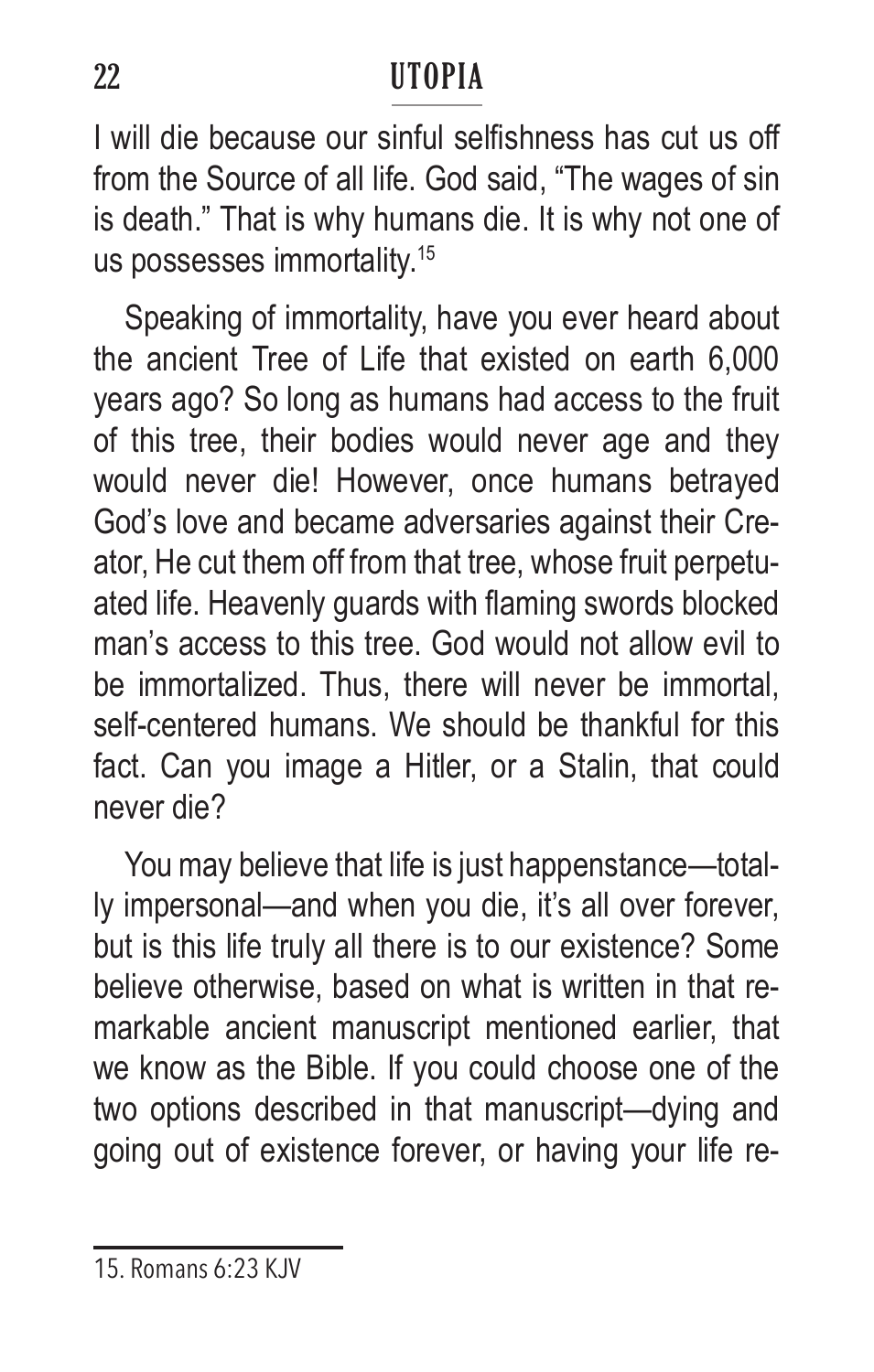stored after death so you can live in that utopia—which would you prefer?

Let's just suppose you *did* want to go to Paradise, where you will never die, where the friendships you formed on earth would continue throughout eternity. Is the possibility worth investigating? Consider this, too: If you choose to go with the atheist view—that once you die, it's all over—and there *really is life after death*, you will have lost everything. If you choose God's plan and it turns out to be true, *you have gained everything—including* eternal life in utopian paradise.

Assuming you have made the happiest and wisest choice, the next question is, "How can anyone be rescued from this planet to live there?"

Are you ready for the answer? It is profoundly simple. Just one word: "Believe."

"What?" you ask. "Believe?"

The ancient manuscript tells of the earthly life, death and resurrection of a unique, sinless man named Jesus, who is both the Son of God and the son of man. It explains His purpose in coming here to earth. And it clearly states, "Believe in the Lord Jesus, and you will be saved...."<sup>16</sup> No ambiguity there! Believe in Him,

<sup>16.</sup> Acts 16:31 NIV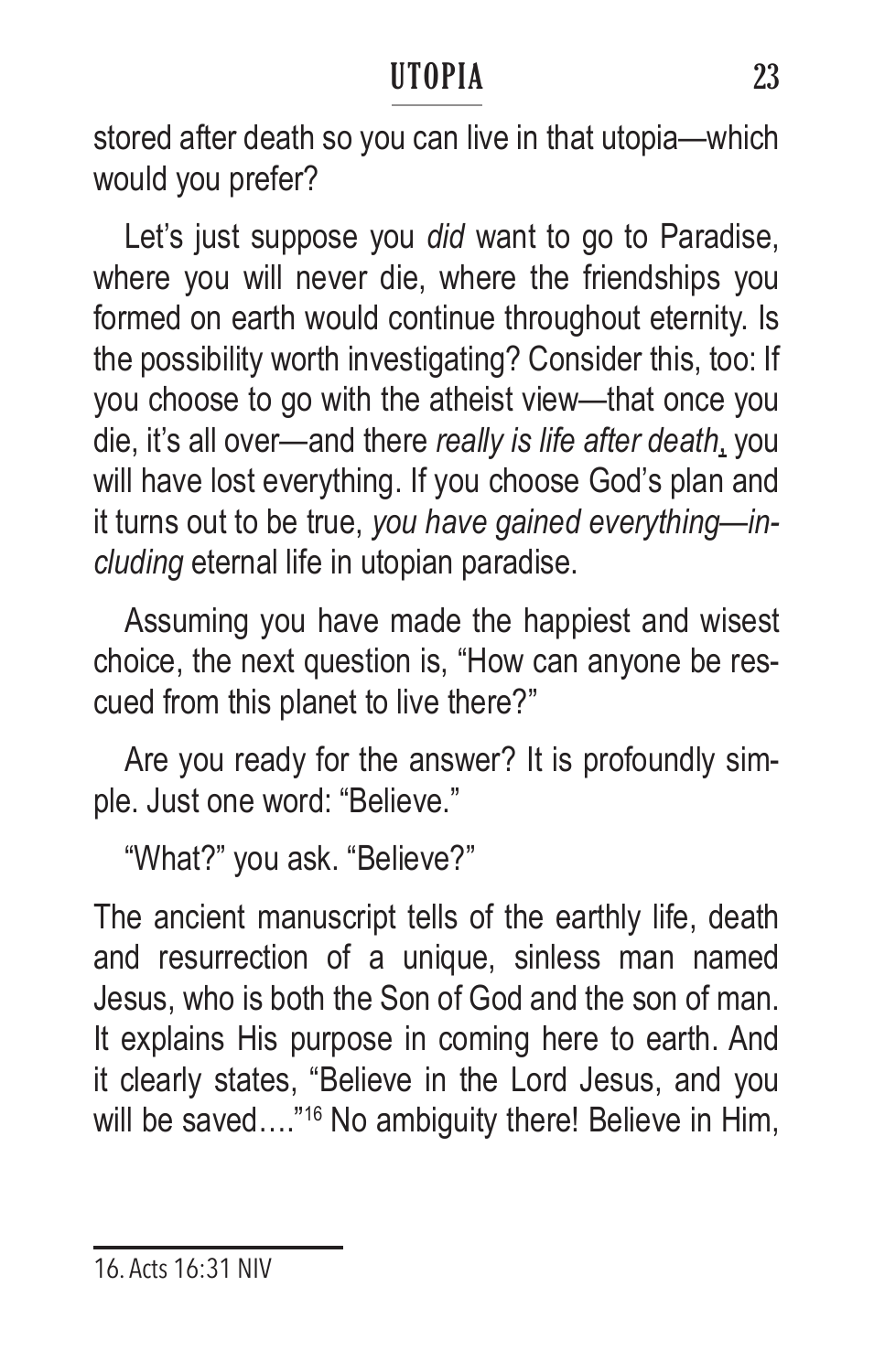and you SHALL be saved from this doomed planet. You CAN go to Paradise!

We need to back up just a little here. If you haven't been raised in a home where the greatest love story ever told has been taught, you really have no background for "believing" in this person named Jesus. You really should be introduced to Him, because He's the mastermind behind Utopia. He is an astonishing person. He created Utopia; He established the underlying principles that make for perfect harmony and peace there, and, best of all, He wants you there.

The list of His divine fiats makes any Nobel Peace Prize winner's accomplishments pale in comparison. For starters, He created not just Utopia, but everything in the universe! He created the planet you live on, the stars you gaze at in the night sky. He is commanderin-chief of the armies of heaven. He is all-knowing, allpowerful. There is absolutely nothing beyond the scope of His power to accomplish, but there is one thing He will never do. He will not force anyone to accept Him as Lord.

Now, here is the most amazing part about Him. God is love. Absolutely everything He thinks and says and does is motivated by love for others. His government operates on principles that are the opposite of self and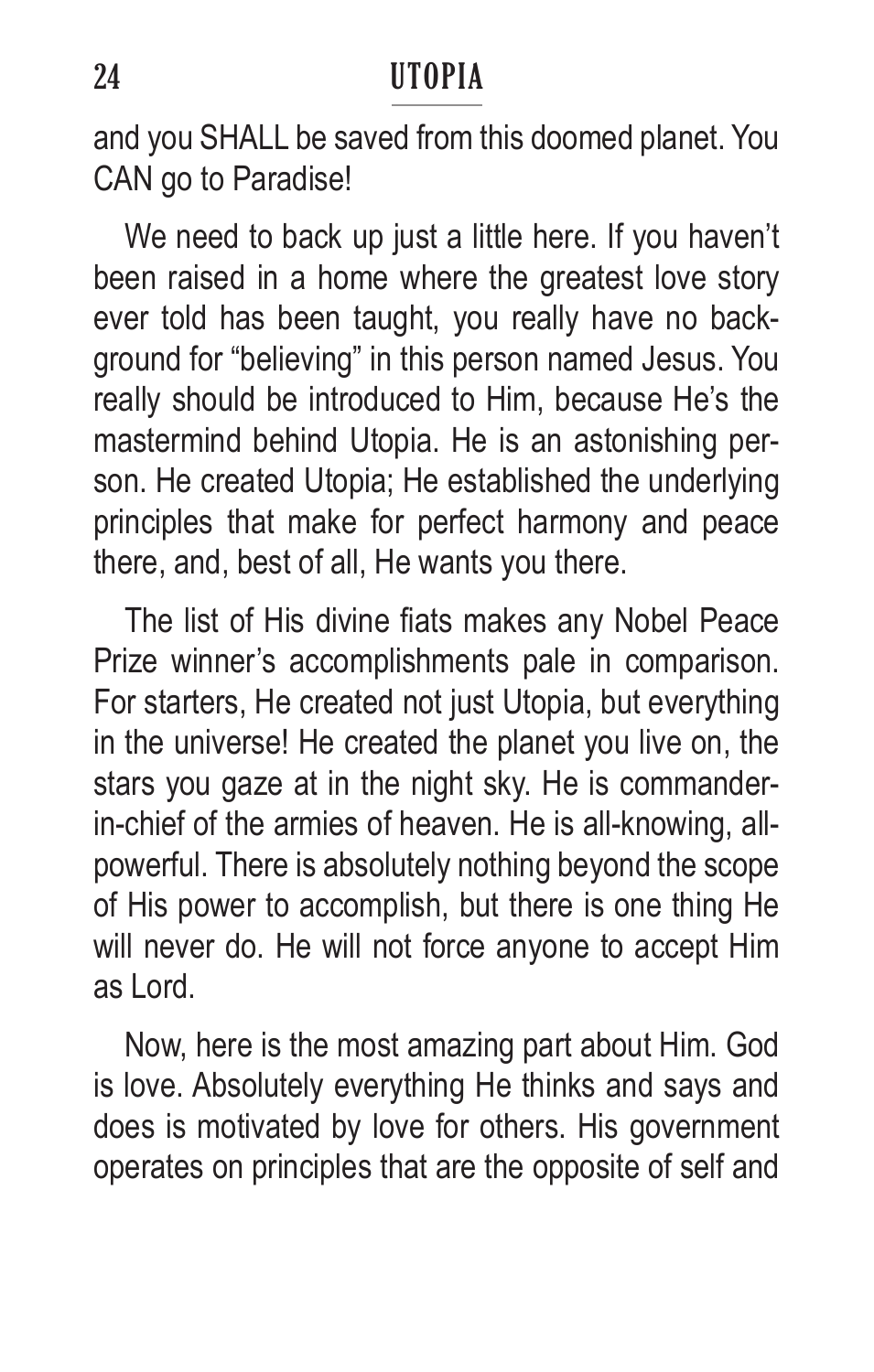self-serving. And all the subjects of Utopia love and emulate His divine, loving character.

Back a few thousand years ago, the first humans He created—Adam and Eve, by name—betrayed His love. God had created the earth in all its stunning beauty and then placed them in charge of Utopia on earth. Once they betrayed His love, their natures fell and they became selfish and self-centered. Their thoughts and feelings were no longer in harmony with the principles of Paradise. It is thus that the planned earthly Utopia became Dystopia. But Jesus/ Jehovah/ Creator saw the hopeless condition of the human race and knew that if a power outside and above humanity wasn't freely given to us, Utopia could never again be realized, for humans were helpless to change their nature back to its original purity. Not only that, Adam and Eve's treasonous actions demanded their death. Jesus stepped forward in the great assembly of Utopia in heaven and said, "I will pay the penalty for their lawless actions. I volunteer to go to earth, to be born behind enemy lines, and to endure the penalty for their sins."

In Him we find the secret to living in Utopia. The whole story of Utopia lost and regained is really quite simple. God's moral law is holy. Humans broke the His moral law and were then under its condemnation. Just as when you break the laws of the land, and the law demands your punishment, so, too, the broken *divine* law is such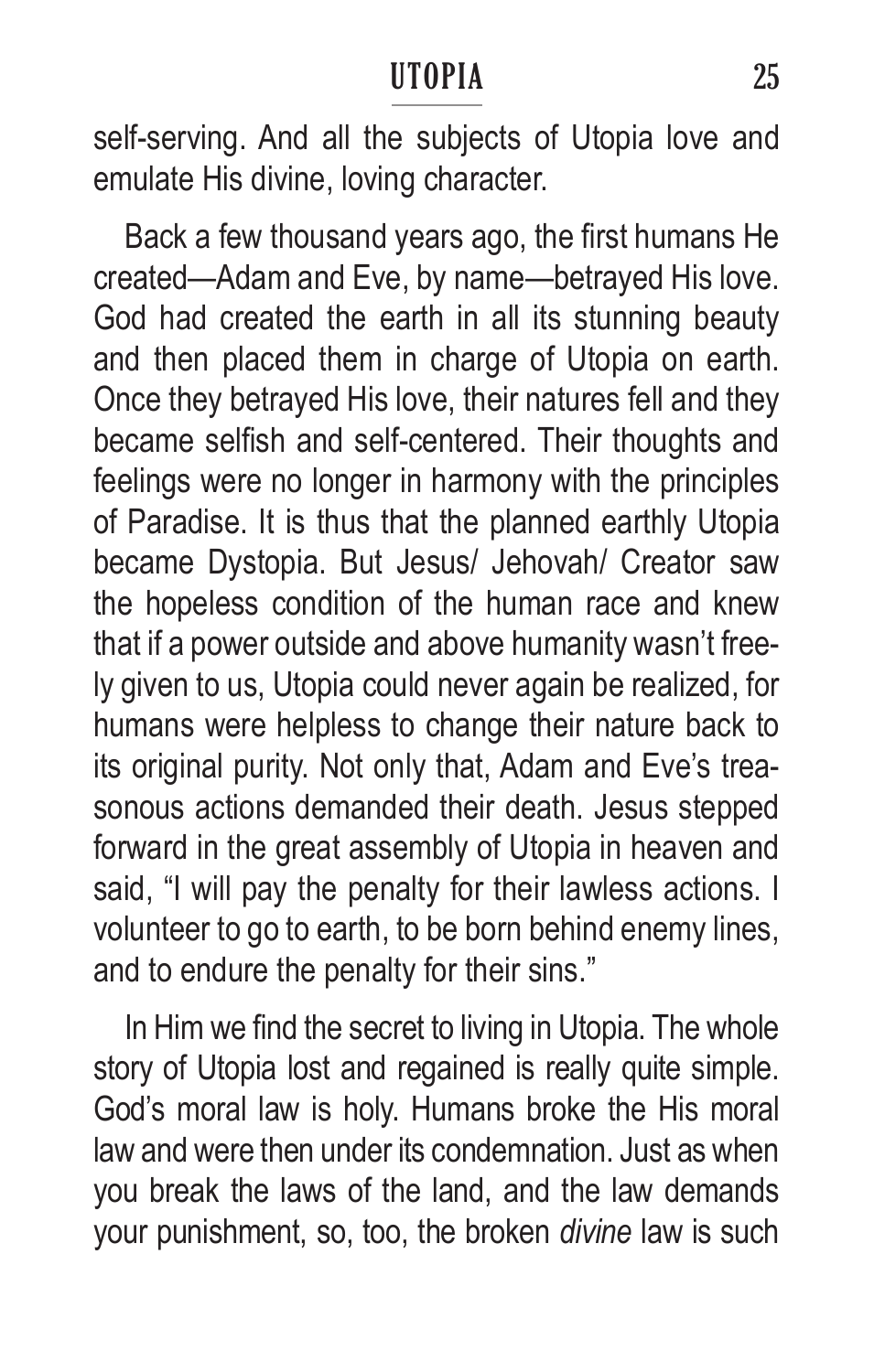that it demands the death of the lawbreaker. Only the Lawgiver could pay the debt owed against all of the wrong and evil actions of humanity. The life of a created being would not be sufficient to pay such a massive penalty. Only the death of the Lawgiver could satisfy the justice of God's government. All the things you have done in your life require the payment of death—eternal death. But Jesus, standing in your place, took the punishment you deserve, so you could go to Utopia.

"Christ, at an infinite cost, by a painful process, mysterious to angels as well as to men, assumed humanity. Hiding His divinity, laying aside His glory, He was born a babe in Bethlehem. In human flesh He lived the law of God, that He might condemn sin in the flesh, and bear witness to heavenly intelligences that the law was ordained to life and to ensure the happiness, peace, and eternal good of all who obey.

"This is the mystery of godliness, that One equal with the Father should clothe His divinity with humanity, and laying aside all the glory of His office as Commander in heaven, [should] descend step after step in the path of humiliation, enduring severe and still more severe abasement. Sinless and undefiled, He stood in the judgment hall, to be tried, to have His case investigated and pro-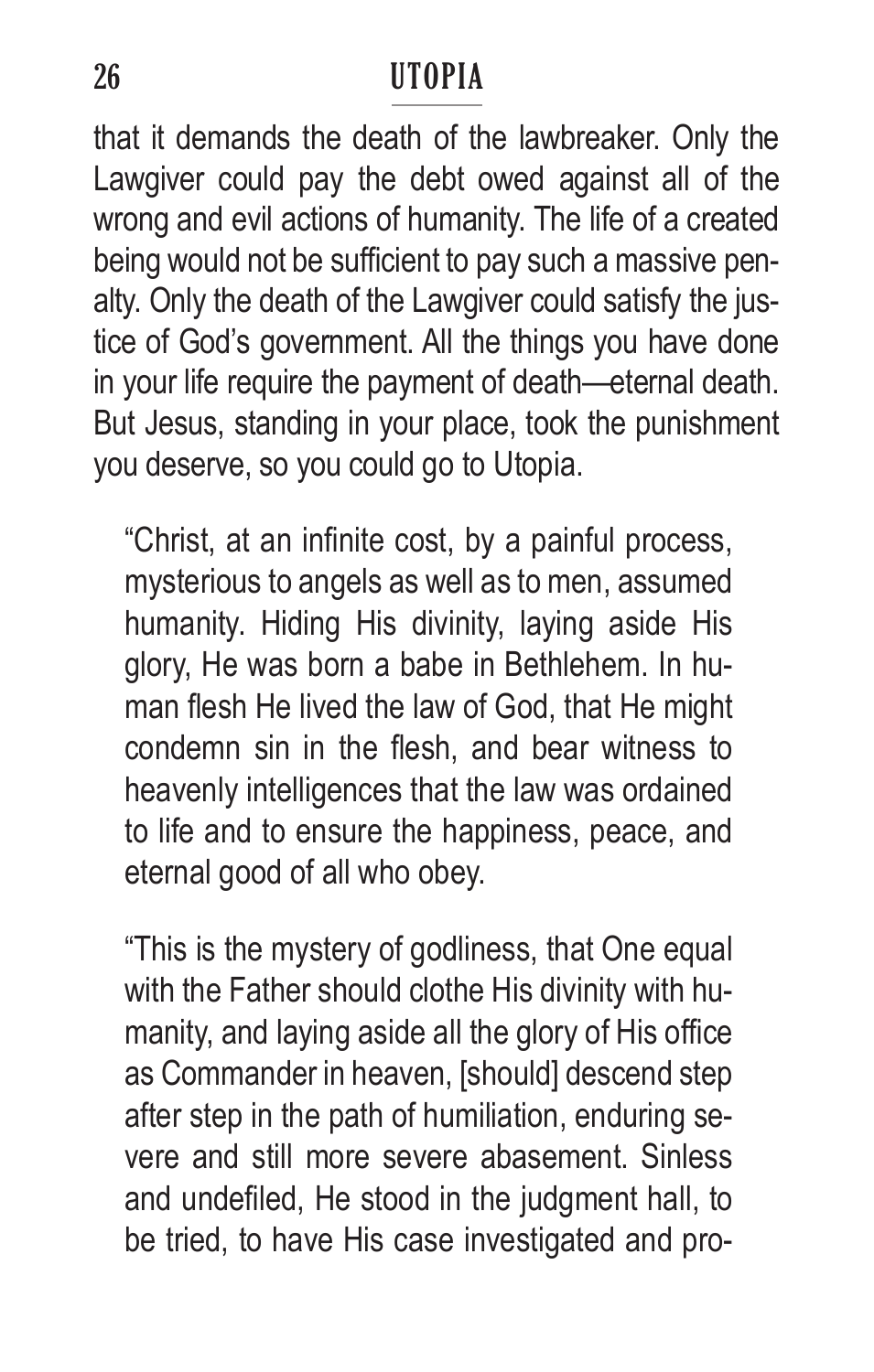nounced upon by the very nation He had delivered from slavery. The Lord of glory was rejected and condemned, yea, spat upon. With contempt for what they regarded as His pretentious claims, men smote Him in the face.

"Pilate pronounced Christ innocent, declaring that he found no fault in Him. Yet to please the Jews, he commanded Him to be scourged and then delivered Him up, bruised and bleeding, to suffer the cruel death of crucifixion. The Majesty of heaven was led as a lamb to the slaughter, and amid scoffing and jeers, ridicule and false accusation, He was nailed to the cross…. He was giving His life for the life of the world, that all who believed in Him should not perish.

"Christ bore the sins of the whole world. He endured our punishment—the wrath of God against transgression. His trial involved the fierce temptation of thinking that He was forsaken by God. His soul was tortured by the pressure of a horror of great darkness…."17

In His agonizing struggle as to whether or not to take upon Himself our deserved punishment and die in our stead under the wrath of God, Jesus made a final decision. Even if He passed out of existence forever, He

<sup>17.</sup> Ellen White, Manuscript 29, March 17, 1899: "Sacrificed for Us."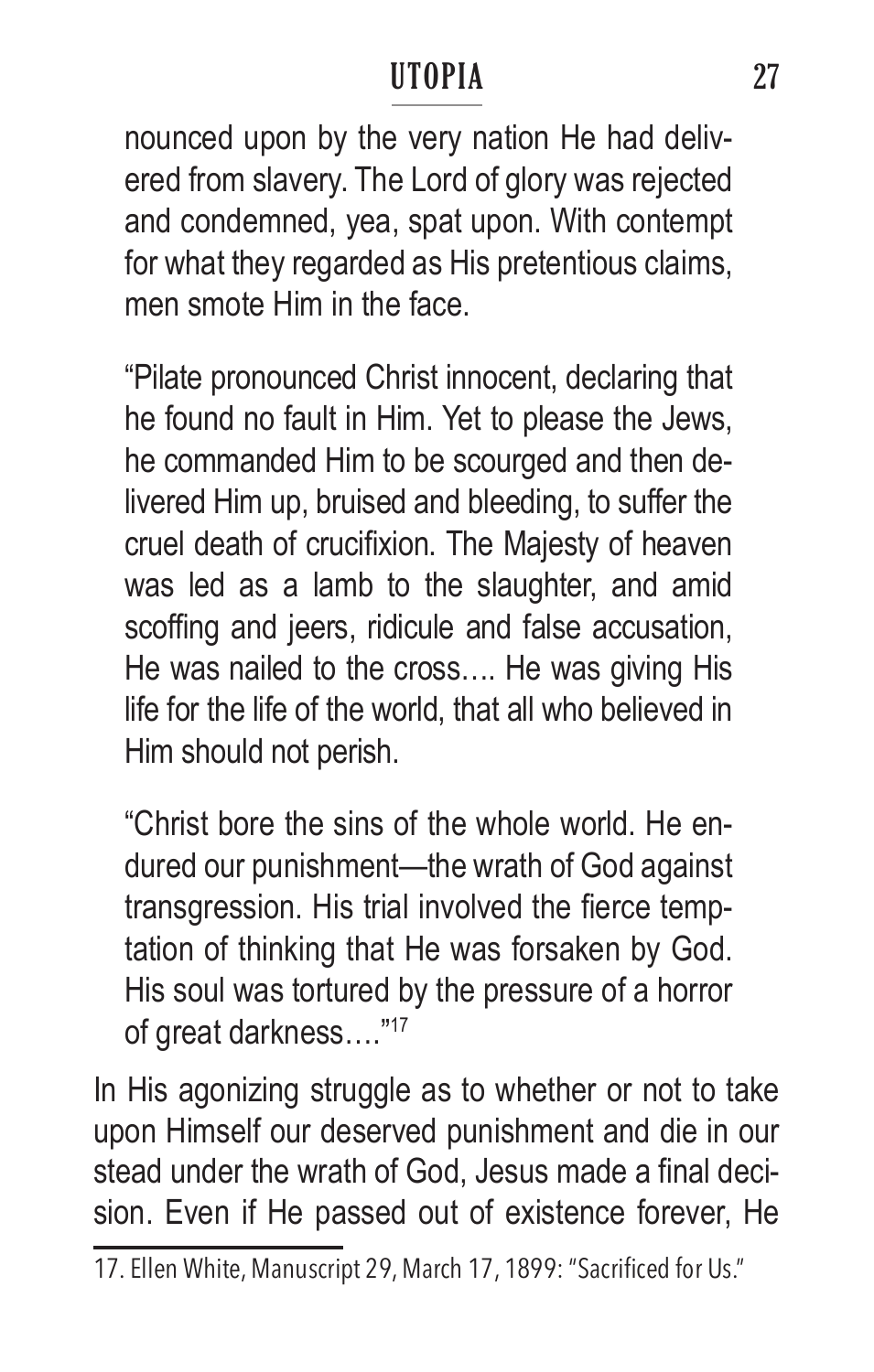would go through with the plan to save people from eternal death. Imagine, the King of the universe willing to die eternally, so you and I can live in Paradise! Have you ever heard of greater love than this?

What is your response to this King of Utopia, this lover of your soul? At this point, you may say, "This is fantasy and fiction. Besides, I don't like religion. I don't want to be a hypocrite like all the Christians I know."

Dear reader of this book, Utopia isn't about fallen selfish people like you and me. It is about a person named Jesus who has provided everything necessary for you and me to go to Paradise. People aren't saved because they go to church! Many go to church because they have chosen to join with others who also want to go to Utopia. They know they are faulty, and so is everyone else in that church. They know they have inherited a fallen nature, just like you have. Growing up into the full beauty of Christ's character of love takes time—for you, for me and for them.

Many of those "hypocrites" are nothing more than lost people in the process of being transformed by divine love, so they will be safe to transport to that real Utopian society. I suppose if you never did a thing wrong in your life, you could cast the first stone at religious people whom you see as hypocrites. But you are not perfect, either. You are lost, just like everyone else that has not understood and accepted the atonement of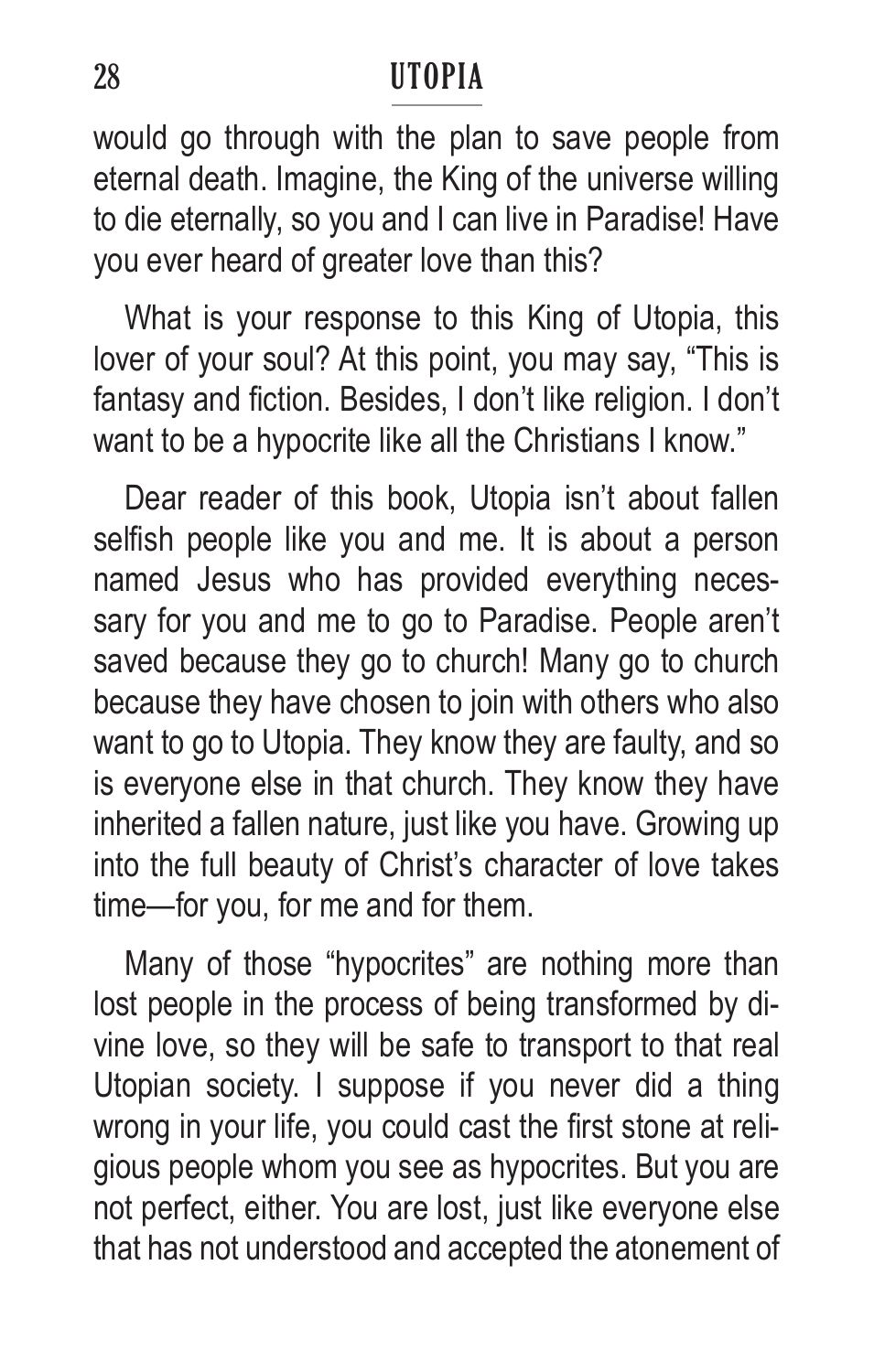Jesus for their selfish acts. That's not to say that there are no hypocrites in the church; there are. The Bible says it is the nature of things that the converted and unconverted will remain together in God's church until He separates the two groups. But that is not to be our job, nor our focus.

Every human on this planet feels empty at times. Why? We carry the burden and guilt of all the wrong things we have done in this life. Whether we realize it or not, wrong actions—violations of God's moral laws burden the life and strip the soul of real peace and joy. That's why, when people do something bad or evil, they sometimes try to inflict pain on themselves to expiate (pay for) their guilt. For instance, a woman who has had an abortion may try to inflict pain on herself because she is deeply troubled by her taking the life of the child that should have been safe in her womb. Only Jesus, the divine burden-bearer, can lift such guilt and shame from our souls. Only His presence can bring peace to the soul.

Do *you* feel empty inside? Are there moments in your life, after all the fun and entertainment has subsided and you are in the quietness of your own space, when you feel that something is missing in your life? Only Jesus can fill that empty void.

You must remember one key principle to find your way to Utopia: spiritual things are discerned only by the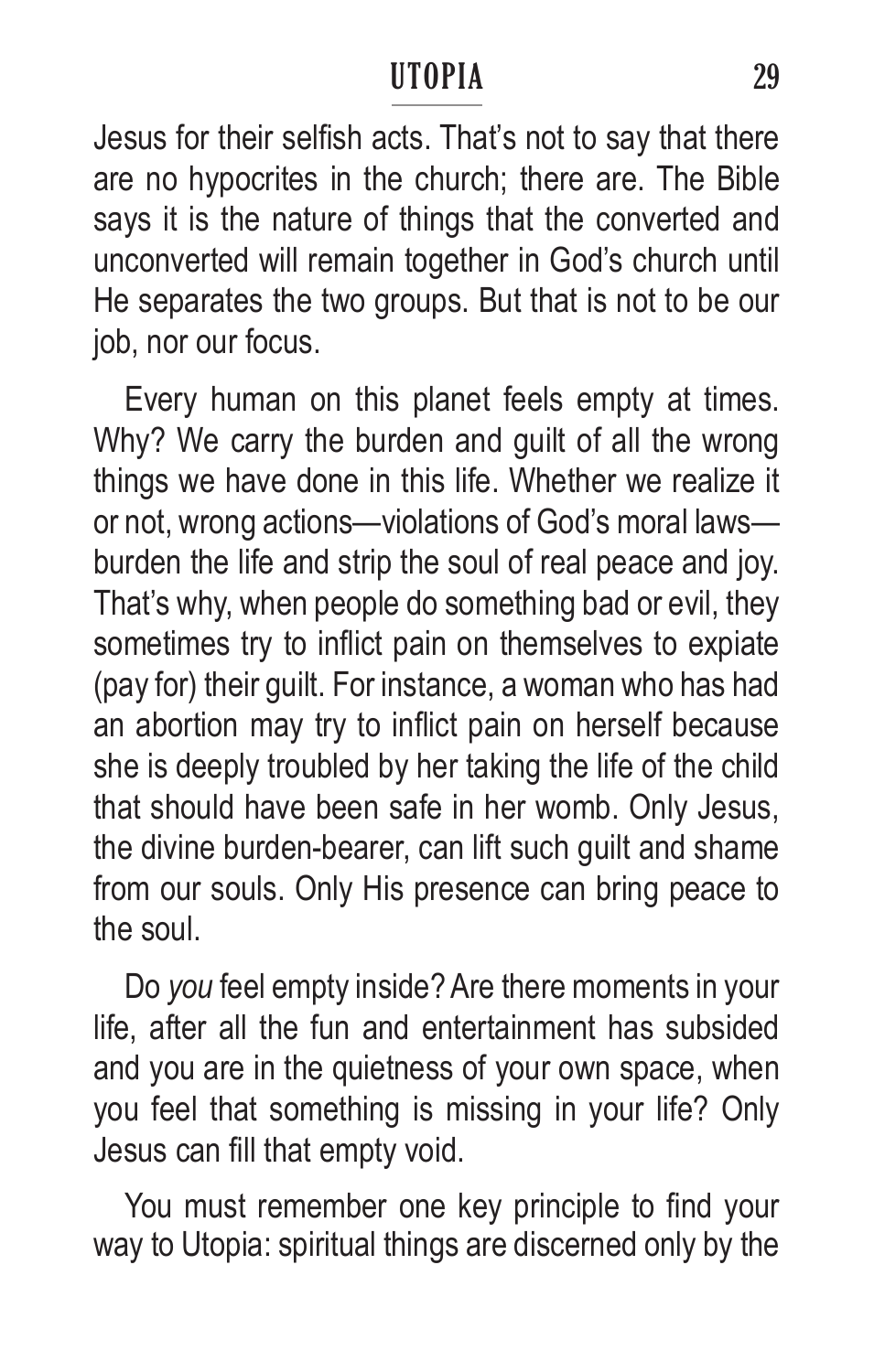aid of God's Holy Spirit. You must come to this topic of salvation and the path to Utopia in a teachable, humble spirit. Only then can you begin your journey to this perfect world, and that journey begins here on this planet. It can begin right now.

To believe in Jesus as your rescuer from this doomed planet means you must turn away from everything that would disqualify you from Utopia. The Law of God permits no evil, selfish or proud person to enter there, for obvious reasons. But turning away from the ways of the world is something you can't do in your own power. The beautiful thing about the Creator of Utopia is that He can transform your mind and heart. He can empower you to live by the principles that prepare you to live in His Utopia, and that make even this sin-stricken world more beautiful. His divine power, working in your heart, can radically change your life. If you yield your life to His divine healing power, He will make sure you make it to Paradise.

How then can you get your passport to this new world? Simple. Jesus lived a perfect life. He offers His life of self-sacrificing obedience to you, in exchange for your life of selfishness. How great is that? Once you accept this gift of life, God exposes the virus of sin coursing through your soul to the ultra-quiet rays of His perfection and love. The infectious, deadly virus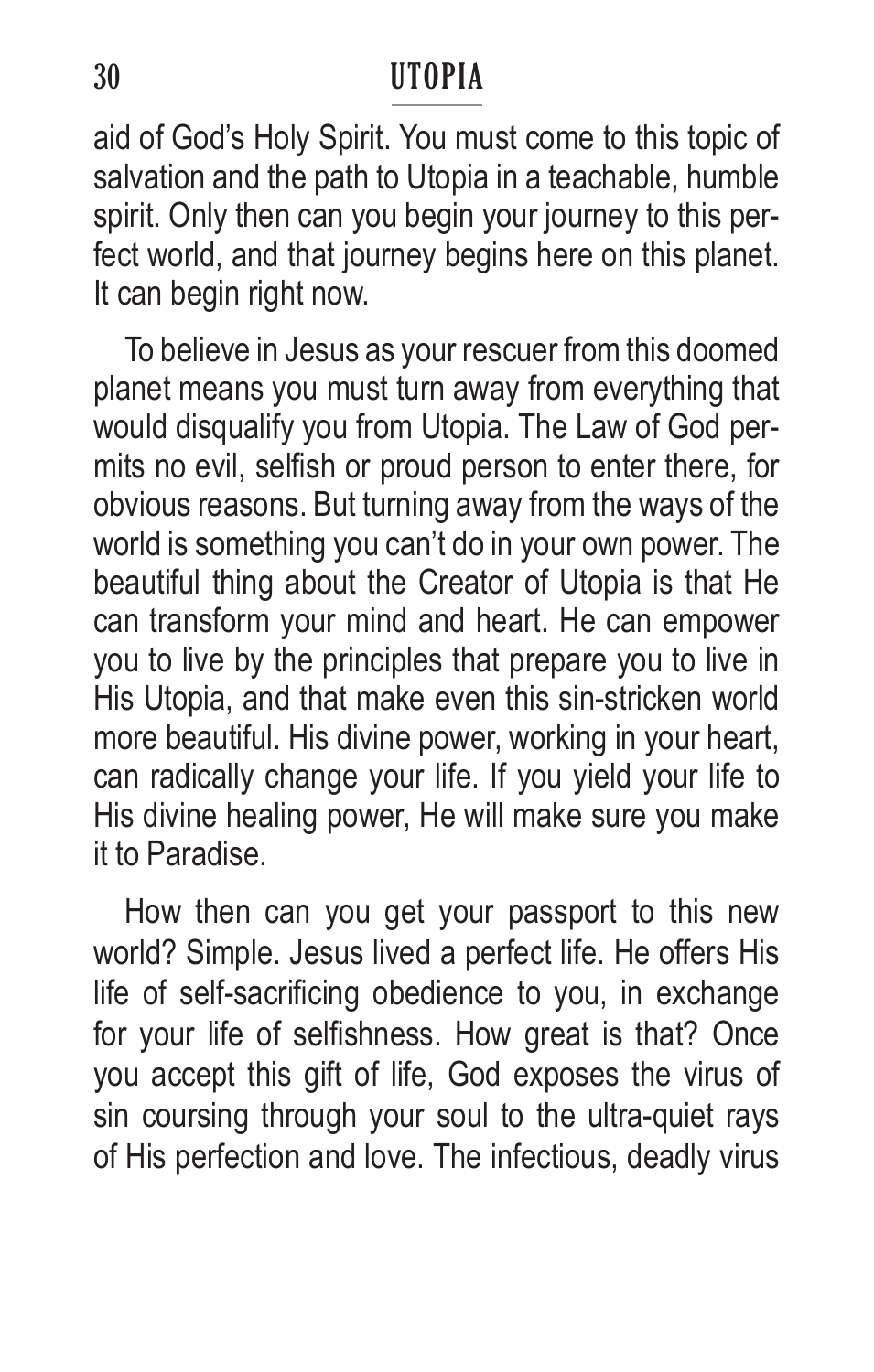of selfishness is destroyed, and we are then cleared to make the journey to Paradise.

Here's the most amazing part. You can't pay for the ticket to Utopia. It's beyond anyone's ability to purchase, but none need despair. Jesus has already paid the price for your rescue from this planet—for everyone's rescue, in fact. That means Paradise is a free gift! Eternal life is a free gift from Jesus. He wants nothing to stop you from coming to live with Him there. True belief in Him as your sin-pardoning Savior is all He asks of you.

Just now, the door to Paradise is only inches away! That's right. All you need to do is kneel down, right now, and ask God to forgive you for past wrongs you have done, then believe in and accept the new life that only HE can give. Peace—amazing peace—awaits you just now.

Are you ready for Utopia? Why settle for the other option of purposeless life ending in nothingness? Why not risk checking out Utopia? It can give you hope and purpose now, and joyous eternal life in the future.